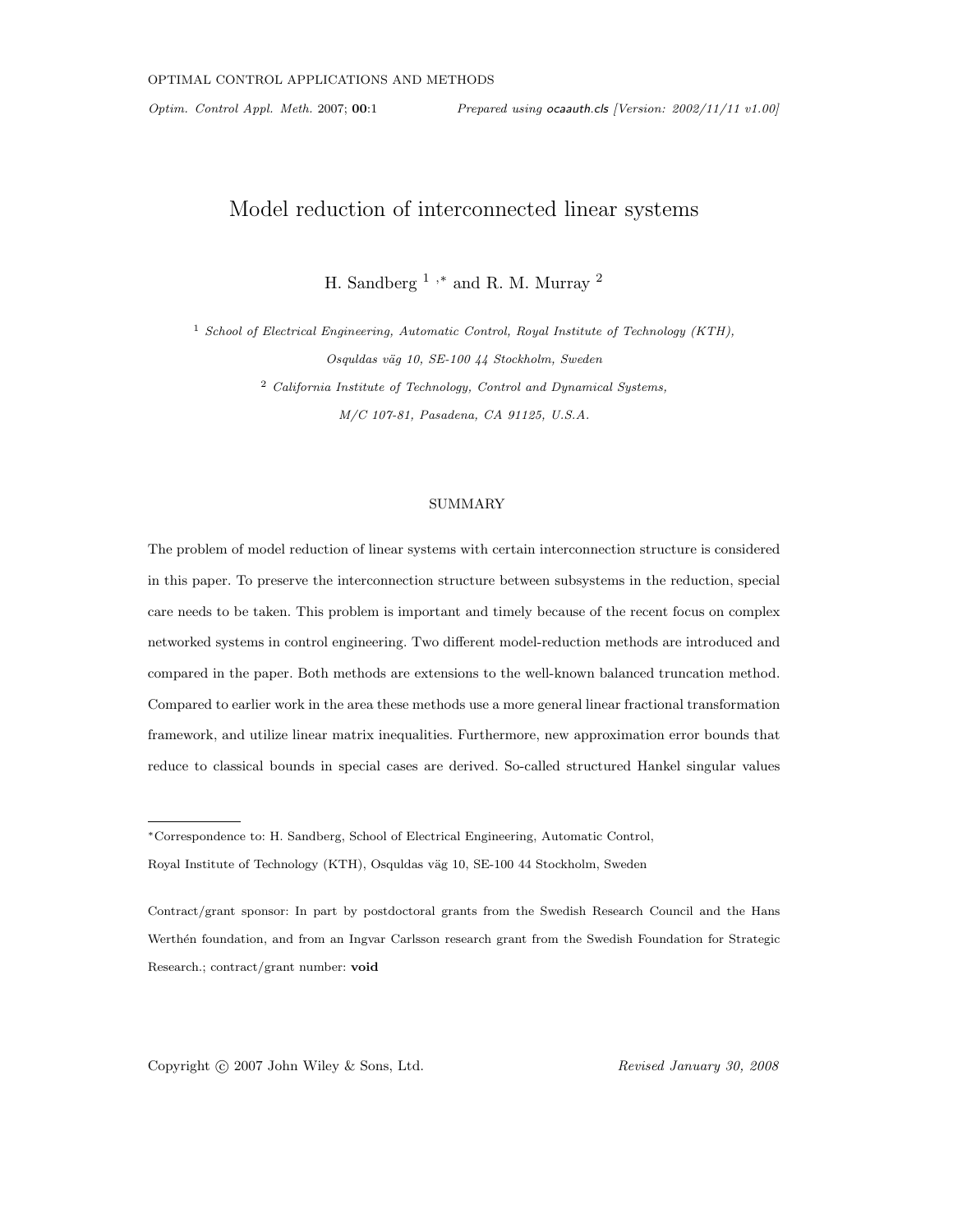are used in the methods, and indicate how important states in the subsystems are with respect to a chosen input-output map for the entire interconnected system. It is shown how these structured Hankel singular values can be used to select approximation order. Finally, the two methods are applied to a model of a mechanical device.

Copyright  $\odot$  2007 John Wiley & Sons, Ltd.

key words: Model reduction, interconnected systems, networked systems, approximation

### 1. INTRODUCTION

The motivation for this work on model reduction of interconnected systems is that many models that are of interest to the control community have a network structure [1]. Examples include models of the power grid, formations of vehicles, but also control systems where controllers, actuators, and sensors are distributed over a computer network. In all of these examples there can be many subsystems that are interconnected in one way or another, and the order of the entire system can be very large. It is often desirable to obtain a model with fewer (differential) equations and whose trajectories are provably close to the original model's trajectories. There are standard methods to do this, see for example [2, 3], but unfortunately these methods do not preserve interconnection structures. A standard reference for model reduction in general is the book by Obinata and Anderson [4].

The problem of model reduction of linear systems with a special interconnection structure is considered here. The models consist of interconnected subsystems and the reduced models should retain the original interconnection structure. A naive approach to solve this problem is to approximate subsystems separately in open loop and to interconnect them according to the Copyright  $\odot$  2007 John Wiley & Sons, Ltd.  $\qquad \qquad \qquad$  Optim. Control Appl. Meth. 2007; 00:1–1 Prepared using ocaauth.cls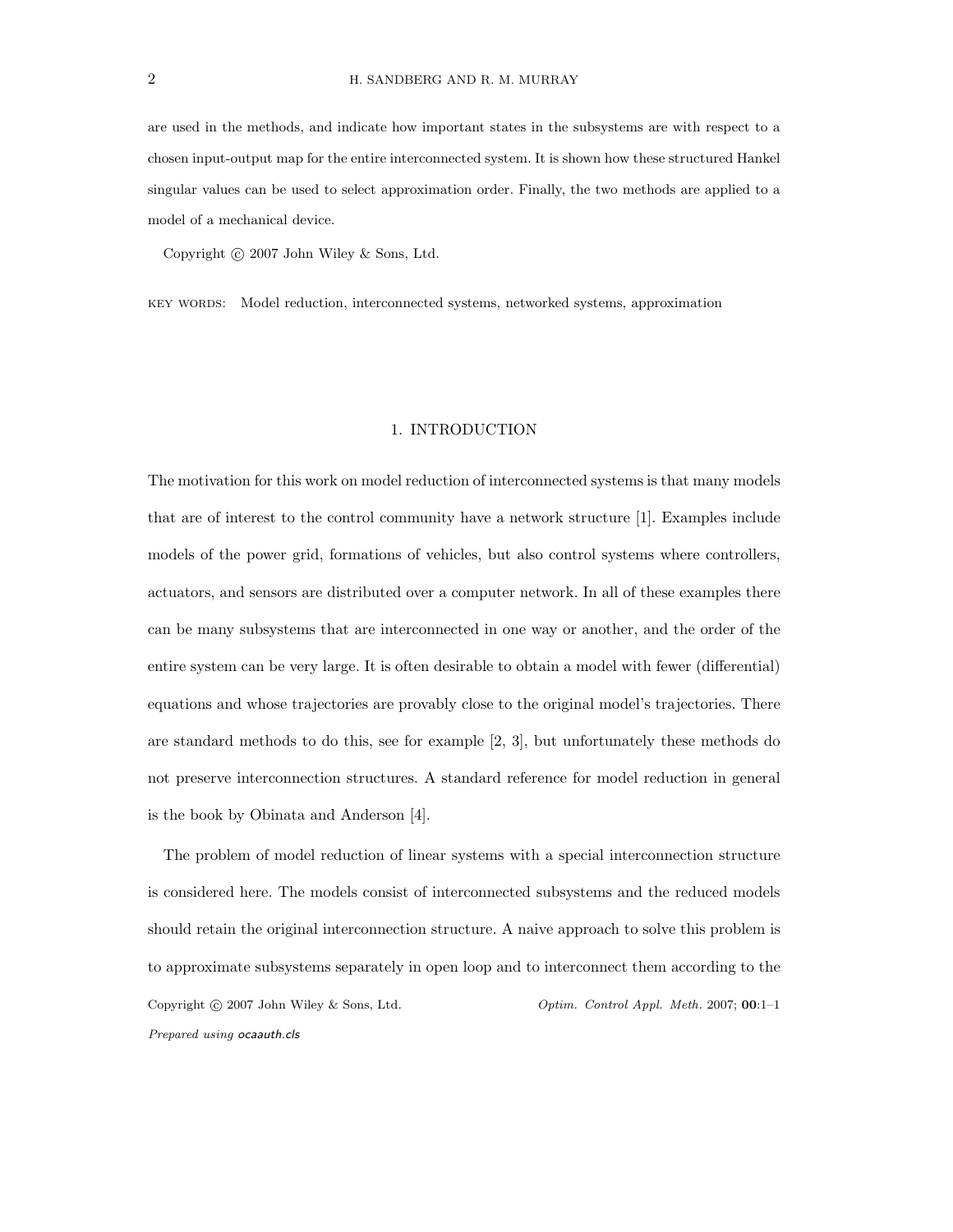original structure. This naive approach does not take the dynamics of the entire system into account when approximating each subsystem, and will only work under special circumstances. A typical case when the naive approach does not work is when the surrounding system excites modes in subsystems that are unimportant in open loop. A more sophisticated method to approximate subsystems is to use frequency-weighted approximation to take the surrounding system into account, see [5]. However, this leads to an iterative procedure. The goal here is to develop more general methods that generate approximation candidates for all subsystems at the same time, in one shot, and to derive error bounds and guidelines for how many states that should be retained in the subsystems.

Two different methods are studied in this paper. The first method is a heuristic that often works, but can fail (generate unstable approximations). The second method is guaranteed to deliver stable approximations and comes with an a priori error bound. However, it requires that there are block-diagonal solutions to two linear matrix inequalities, which is a severe restriction. Hence, we are partly successful in achieving the above goals in this paper. It should be noted, however, that the second method is more widely applicable than one would first think, since it can be applied to meaningful intermediate models. The details of this extension is given in [6].

Earlier work in this area include the work of Li and Paganini [7], and Vandendorpe and Van Dooren [8, 9]. In [7], linear matrix inequalities are used to find structured coordinate transformations, suitable for state truncation. In [8, 9], ideas for frequency-weighted balanced truncation [2] and closed-loop balanced truncation [10] are used to solve the same problem. Just as in [7], we note here the importance of finding block-diagonal solutions to certain linear matrix inequalities. Block-diagonal solutions to linear matrix ineqaulites have long been used Copyright  $\odot$  2007 John Wiley & Sons, Ltd.  $\qquad \qquad \qquad$  Optim. Control Appl. Meth. 2007; 00:1–1 Prepared using ocaauth.cls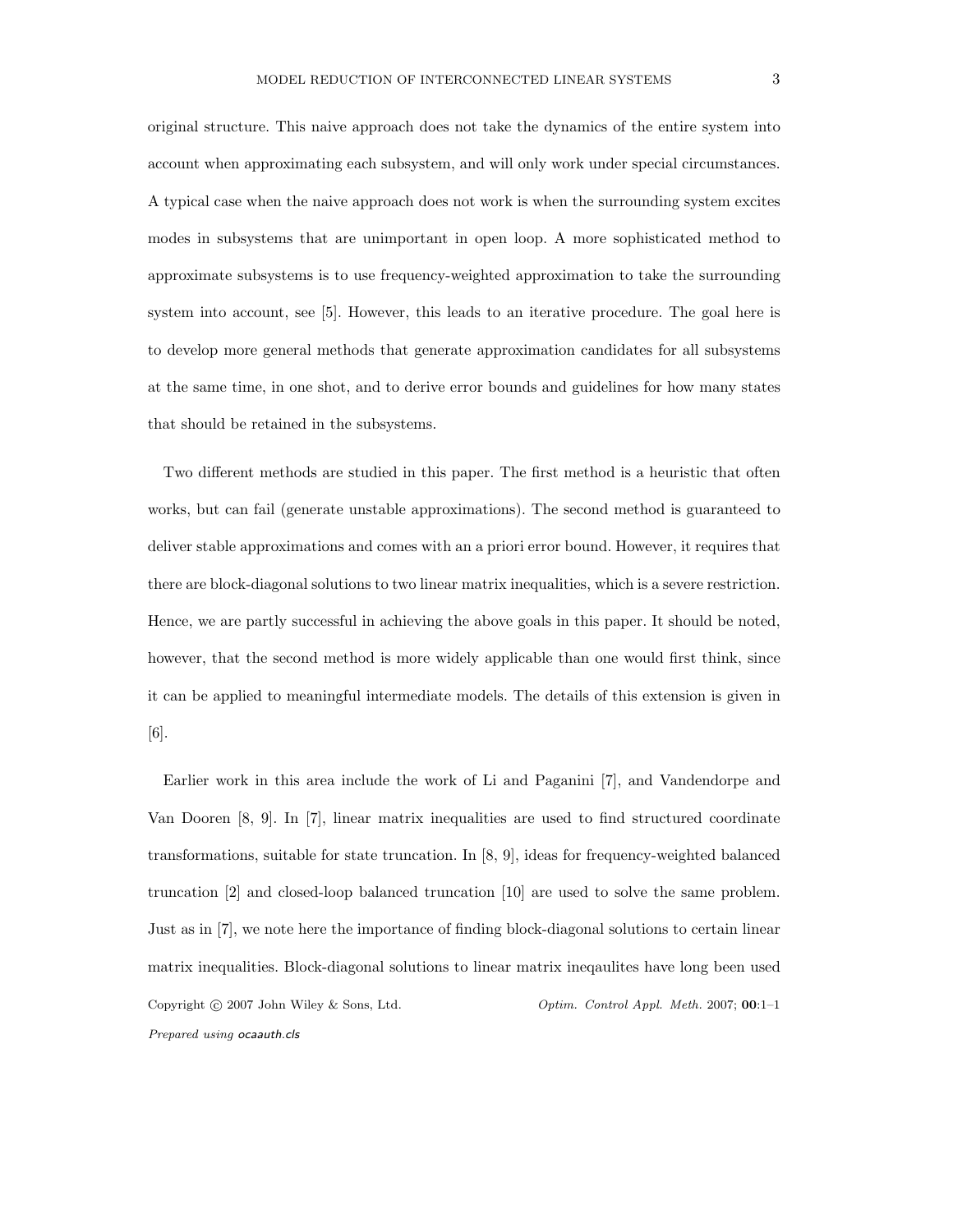in model reduction of uncertain systems [11], and for controller order reduction [12]. The main problem here is that block-diagonal solutions to the relevant linear matrix inequalities only exist under special circumstances.

The contributions of this paper are that we extend the framework in [8, 9] by using a linear fractional transformation framework and linear matrix inequalities. Furthermore, bounds on the approximation error are stated, and it is shown how structured Hankel singular values can be used to select approximation order for subsystems.

The structure of the paper is as follows. In Section 2, the model framework is introduced and an example illustrates the framework. In Section 3, the two model reduction methods are described, and error bounds are derived. In Section 4, the model reduction methods are applied to the example in the introduction.

#### Notation

Most notation in the paper is standard. To define transfer function matrices we use the notation  $C(sI - A)^{-1}B + D =$ Ĩ  $\Big\}$  $A \mid B$  $C \mid D$ 1  $\overline{\phantom{a}}$  $=:[A, B, C, D],$  and  $\deg G(s)$  is the McMillan degree of the transfer function matrix  $G(s)$ . The set  $RH_{\infty}$  is the set of real and rational transfer function matrices in the Hardy space  $H_{\infty}$  [13]. The Laplace transform of a time-domain signal  $u(t)$  is denoted by  $u(s)$ , with some abuse of notation. Let  $\|\cdot\|_{[0,\tau]}$  and  $\langle \cdot, \cdot \rangle_{[0,\tau]}$  denote the standard norm and scalar product on  $L_2$  over the time interval  $[0, \tau]$ , and  $||G(s)||_{\infty}$  denote the  $H_{\infty}$ norm [13] of  $G(s)$ . With diag $\{P_1, P_2\}$  we mean the block-diagonal matrix  $\sqrt{ }$   $P_1$  0  $0$   $P_2$ 1  $\Bigg\}$ , with  $P \ge 0$  ( $P \le 0$ ) that P is a positive (negative) semi-definite matrix, and with  $|x|_P$  the weighted Euclidean norm  $\sqrt{x^T P x}$ .

Copyright  $\odot$  2007 John Wiley & Sons, Ltd.  $\qquad \qquad$  Optim. Control Appl. Meth. 2007; 00:1–1 Prepared using ocaauth.cls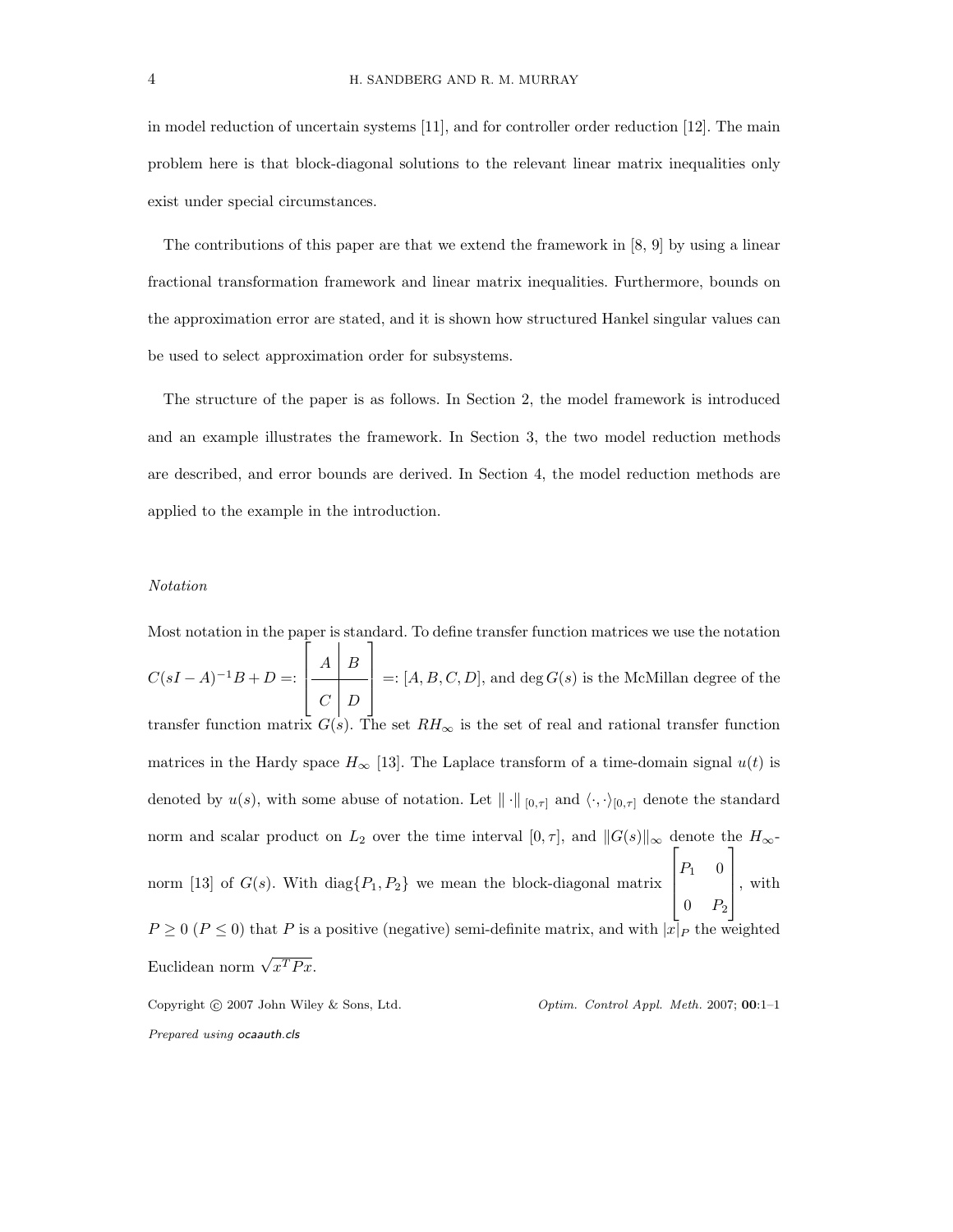

Figure 1. The interconnected system. The subsystem transfer functions to be reduced,  $G_1(s),...,G_q(s)$ , are stored in a block-diagonal transfer function matrix  $G(s)$  and are connected to the transfer function matrix  $N(s)$  that models the interconnection topology and excitation and measurement dynamics.

## 2. MODEL FRAMEWORK AND PROBLEM STATEMENT

#### 2.1. Model Framework

The model framework that is used throughout the paper is introduced here. An important restriction is that only interconnections of finite-dimensional linear time-invariant systems are considered. The interconnected system is modelled with a linear fractional transformation of two transfer function matrices  $G(s)$  and  $N(s)$ . The interconnection is illustrated in Figure 1. In  $G(s)$ , the q subsystem transfer function matrices that we want to reduce are stored. It has the block-diagonal structure

$$
G(s) = \begin{bmatrix} G_1(s) & & 0 \\ & \ddots & \\ & & G_q(s) \end{bmatrix} =: \left[ \begin{array}{c|c} A_G & B_G & \\ \hline C_G & D_G & \end{array} \right],
$$

where  $G_k(s)$ ,  $k = 1 \dots q$ , are the transfer function matrices of the q subsystems, each with  $m_k$  inputs and  $p_k$  outputs. The block-diagonal transfer function matrix  $G(s)$  can always be Copyright © 2007 John Wiley & Sons, Ltd.  $\qquad \qquad$  Optim. Control Appl. Meth. 2007; 00:1-1 Prepared using ocaauth.cls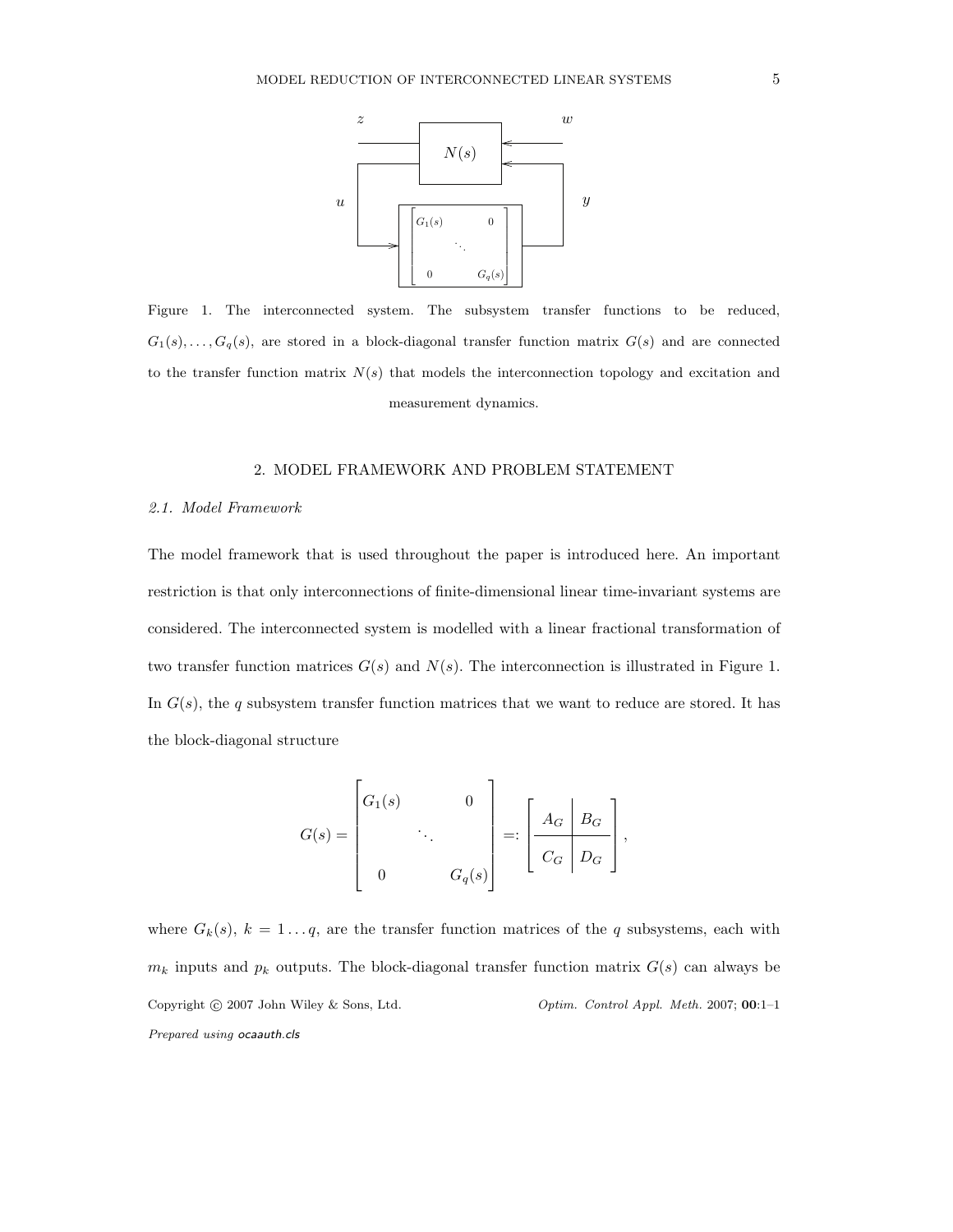realized in the form

$$
A_G = \text{diag}\{A_1, \dots, A_q\}, \quad B_G = \text{diag}\{B_1, \dots, B_q\},
$$
  

$$
C_G = \text{diag}\{C_1, \dots, C_q\}, \quad D_G = \text{diag}\{D_1, \dots, D_q\},
$$
  
(1)

where

$$
A_k \in \mathbb{R}^{n_k \times n_k}, \quad B_k \in \mathbb{R}^{n_k \times m_k}, \quad C_k \in \mathbb{R}^{p_k \times n_k}, \quad D_k \in \mathbb{R}^{p_k \times m_k},
$$

such that  $G_k(s) = D_k + C_k(sI - A_k)^{-1}B_k \in \mathbb{C}^{p_k \times m_k}$ . The realization of  $G(s)$  is assumed to have the form (1) in the following. The set of all transfer function matrices of the same block-diagonal structure as  $G(s)$  is denoted by Struct  $G(s)$ ,

$$
Struct\ G(s) = \{F(s) : F(s) = diag\{F_1(s), \dots, F_q(s)\} \text{ and } F_k(s) \in \mathbb{C}^{p_k \times m_k}, k = 1, \dots, q\}. \tag{2}
$$

The interconnection dynamics of the subsystems in  $G(s)$  and the external excitation and measurement dynamics are stored in the transfer function matrix  $N(s)$ , defined by

$$
N(s) = \begin{bmatrix} E(s) & F(s) \\ H(s) & K(s) \end{bmatrix} =: \begin{bmatrix} A_N & B_{N,1} & B_{N,2} \\ C_{N,1} & D_E & D_F \\ C_{N,2} & D_H & D_K \end{bmatrix},
$$
(3)

where

$$
A_N \in \mathbb{R}^{n_N \times n_N}, \quad B_{N,1} \in \mathbb{R}^{n_N \times m_N}, \quad C_{N,1} \in \mathbb{R}^{p_N \times n_N}, \quad D_E \in \mathbb{R}^{p_N \times m_N},
$$

and the dimensions of the other matrices are chosen to conform with  $G(s)$ . The entries of  $N(s)$  have the following interpretation: Let the signal  $w(t) \in \mathbb{R}^{m_N}$  be the external excitation of the interconnected system, and  $z(t) \in \mathbb{R}^{p_N}$  be the external measurement signal. Define the interconnection signals  $y(t) \in \mathbb{R}^{\sum_i p_i}$  and  $u(t) \in \mathbb{R}^{\sum_i m_i}$ . The entry  $K(s)$  models how the subsystems in  $G(s)$  interact with each other and the entry  $H(s)$  models how the external signal  $w(t)$  effects the subsystems,

$$
u(s) = H(s)w(s) + K(s)y(s), \quad y(s) = G(s)u(s).
$$

Copyright  $\odot$  2007 John Wiley & Sons, Ltd.  $\qquad \qquad$  Optim. Control Appl. Meth. 2007; 00:1–1 Prepared using ocaauth.cls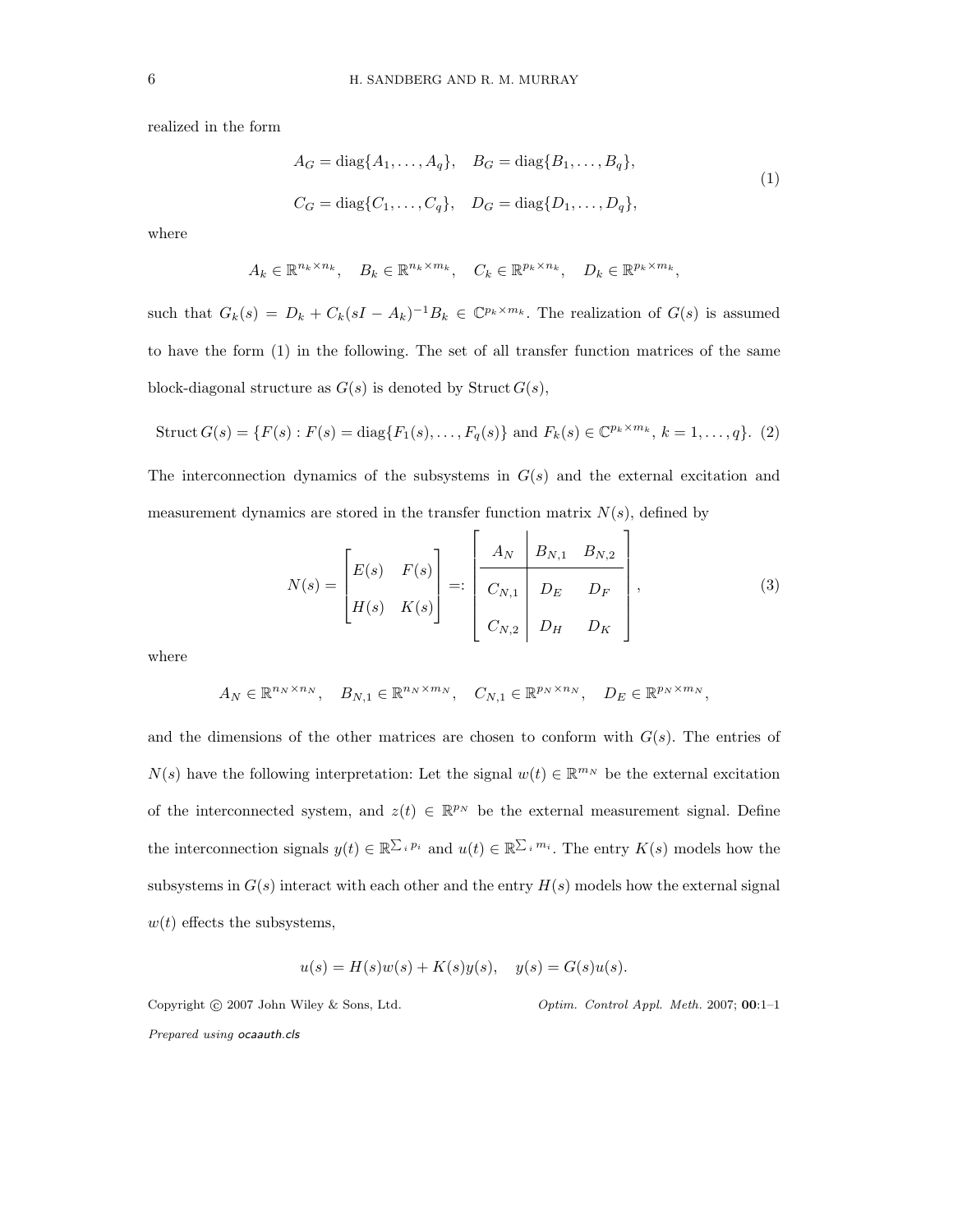The Laplace transform of the measurements  $z(t)$  are given by the entries  $E(s)$  and  $F(s)$  as

$$
z(s) = E(s)w(s) + F(s)y(s).
$$

Hence, the transfer function matrix of the complete interconnected system is given by the lower linear fractional transformation

$$
\mathcal{F}_{l}(N, G) := E(s) + F(s)(I - G(s)K(s))^{-1}G(s)H(s)
$$
\n
$$
= \begin{bmatrix}\nA_{N} + B_{N,2}LD_{G}C_{N,2} & B_{N,2}LC_{G} & B_{N,1} + B_{N,2}LD_{G}D_{H} \\
B_{G}MC_{N,2} & A_{G} + B_{G}MD_{K}C_{G} & B_{G}MD_{H} \\
C_{N,1} + D_{F}D_{G}MC_{N,2} & D_{F}LC_{G} & D_{F} + D_{F}D_{G}MD_{H}\n\end{bmatrix}
$$
\n
$$
=:\begin{bmatrix}\nA & B \\
C & D\n\end{bmatrix}, \quad L := (I - D_{G}D_{K})^{-1}, \quad M := (I - D_{K}D_{G})^{-1}.
$$
\n(4)

We assume throughout the paper that the interconnection (4) is well posed and internally stable [13], and  $\mathcal{F}_l(N, G) \in RH_\infty$ . The following definition is made.

**Definition 1.** A realization of  $\mathcal{F}_l(N, G)$  in the form (5) where  $A_G, B_G, C_G, D_G$  are in the block-diagonal form (1) is called a *structured realization* of the interconnected system  $\mathcal{F}_l(N, G)$ .

Remark 1. The linear fractional transformation is a systematic tool used to handle structure in robust control. Often it is used to model structured model uncertainty ("pulling out the  $\Delta$ 's"), see Chapter 10 in [13], but it can just as well be used to pull out subsystem transfer functions  $G_k(s)$ , as is done here.

### 2.2. Problem Statement

The first problem we would like to solve is

$$
\hat{G}_{opt}(s) := \arg \min_{\hat{G}(s) \in \text{Struct } G(s)} \|\mathcal{F}_l(N, G) - \mathcal{F}_l(N, \hat{G})\|_{\infty},
$$
\n
$$
\deg \hat{G}_k(s) \le r_k, k = 1, \dots, q
$$
\n(6)

Copyright © 2007 John Wiley & Sons, Ltd.  $\qquad \qquad \qquad$  Optim. Control Appl. Meth. 2007; 00:1-1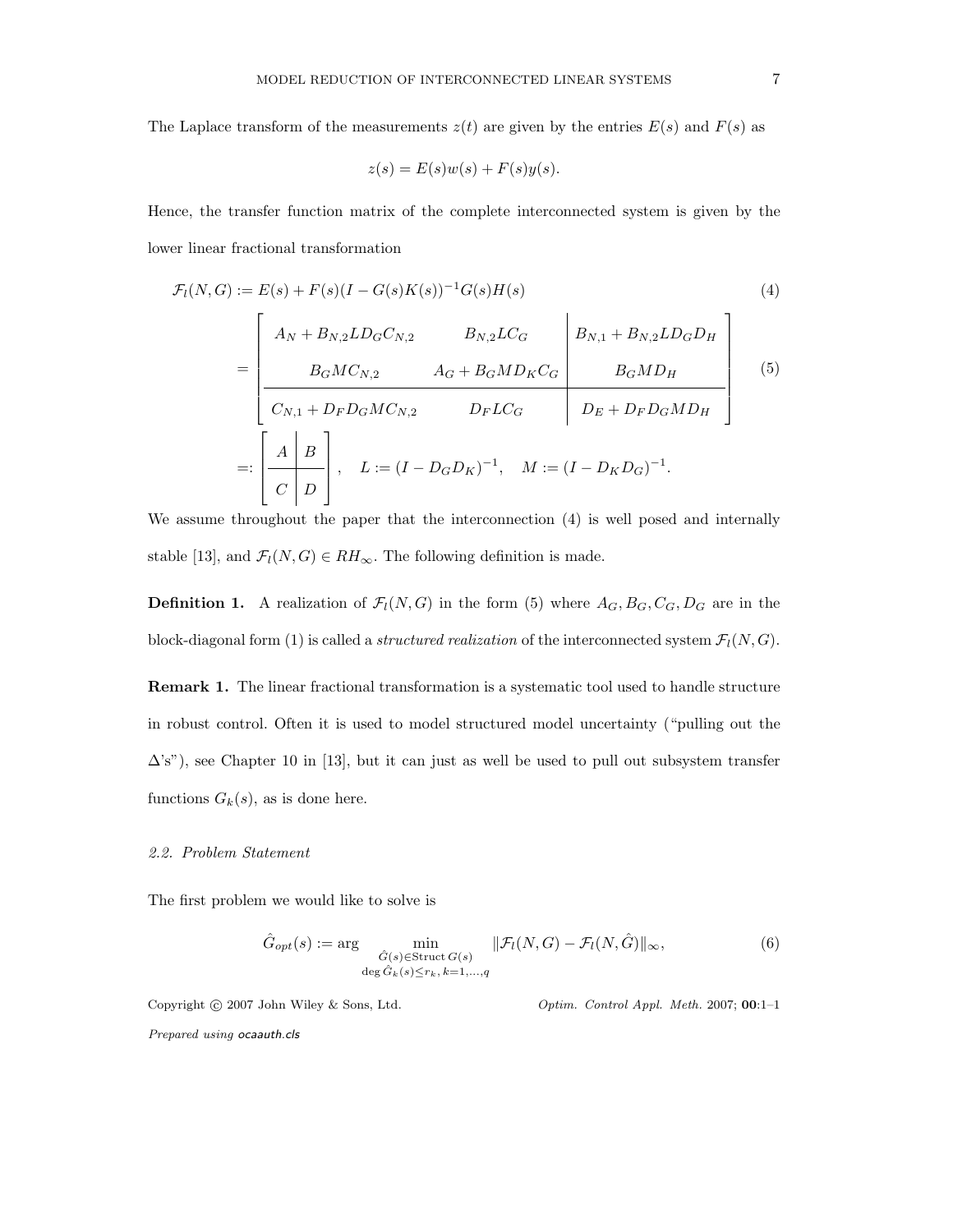

Figure 2. An interconnected mechanical system.

for fixed  $r_k \leq n_k$ ,  $k = 1, \ldots, q$ , and Struct  $G(s)$  is defined in (2). Notice that the dynamics in  $N(s)$  is fixed. A solution to this problem would give optimal (in  $H_{\infty}$ -sense) reduced-order subsystems  $\hat{G}_{opt,k}(s)$  with respect to the entire interconnected system. The second problem we would like solve is to be able to state a simple priniciple on how to choose approximation orders  $r_k$  for the subsystems.

Both of these problems are very hard. Even if the structure requirement  $\hat{G}(s) \in \text{Struct } G(s)$ in  $(6)$  is dropped,  $(6)$  is a nonconvex optimization problem; see [14]. Instead of trying to solve (6), we will therefore suggest two heuristics in Section 3 that generate candidate approximations  $\hat{G}_k(s)$  such that  $\deg \hat{G}_k(s) \leq r_k$  and  $\hat{G}(s) \in$  Struct  $G(s)$  and, in some cases, also provide upper a priori bounds on the error  $\|\mathcal{F}_l(N, G) - \mathcal{F}_l(N, \hat{G})\|_{\infty}$ . Structured Hankel singular values will be introduced and used to provide guidelines for selecting approximation orders  $r_k$ .

Example 1 (Interconnected mechanical models) Consider Figure 2 where two elastic masses are interconnected by a linear spring. The first mass model,  $G_1(s)$ , takes as input the two forces  $u_{1,1}(t)$  and  $u_{1,2}(t)$ , and as output the position  $y_1(t)$  of one of its edges. The second mass model,  $G_2(s)$ , takes as input the force  $u_2(t)$  and as output the position  $y_2(t)$  of one of its edges. These models may be of very high degree, for instance if they are discretized partial Copyright © 2007 John Wiley & Sons, Ltd.  $\qquad \qquad$  Optim. Control Appl. Meth. 2007; 00:1-1 Prepared using ocaauth.cls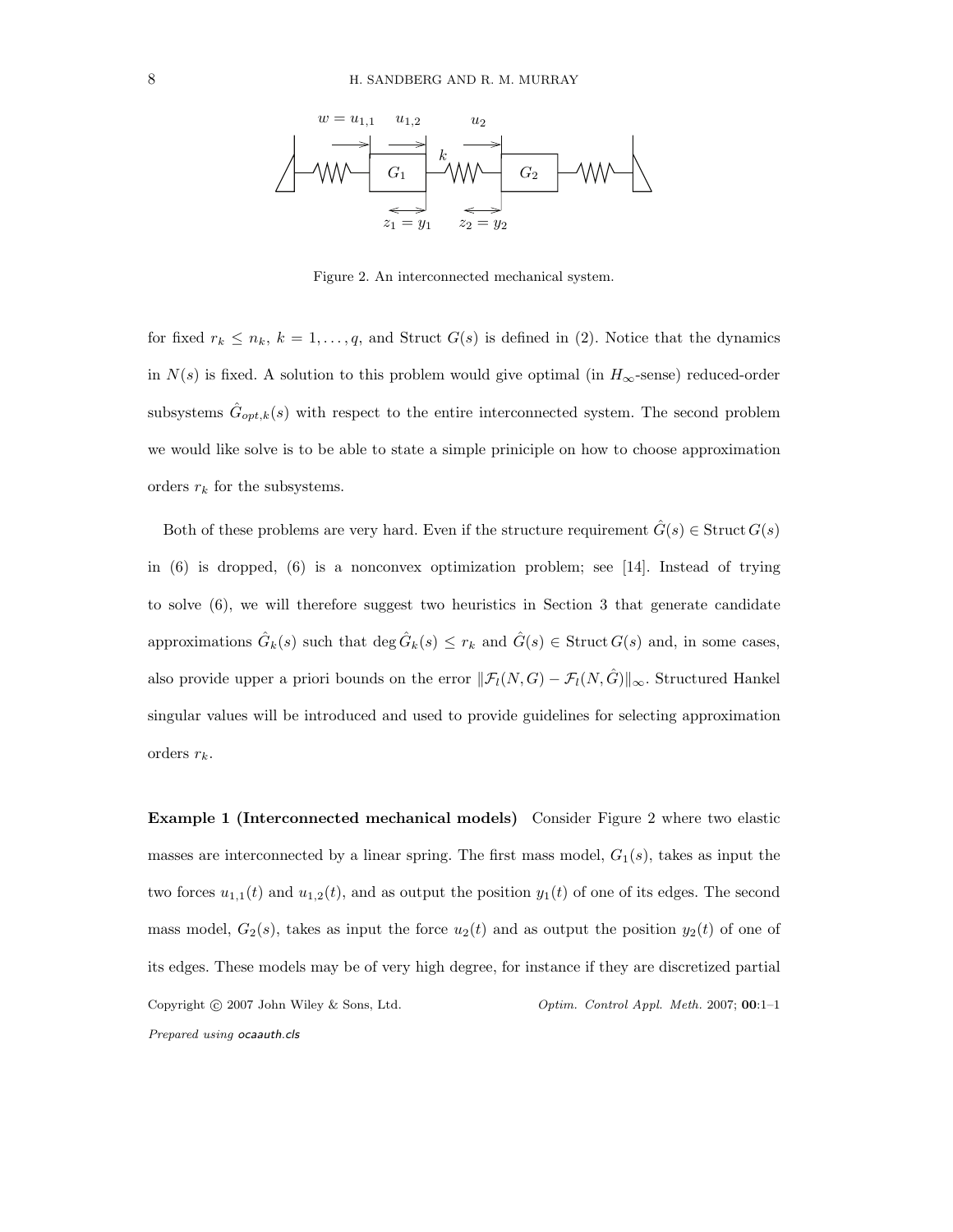differential equations of elastic bodies. The models are interconnected with a linear spring  $k$ , and the mapping of interest could be how the force  $w(t) = u_{1,1}(t)$  maps to the two positions  $z(t)=[y_1(t) \quad y_2(t)]^T$ . The entries of  $N(s)$  are

$$
E = D_E = \begin{pmatrix} 0 \\ 0 \\ 0 \end{pmatrix}, \quad F = D_F = \begin{pmatrix} 1 & 0 \\ 0 & 1 \end{pmatrix}, \quad H = D_H = \begin{pmatrix} 1 \\ 0 \\ 0 \\ 0 \end{pmatrix}, \quad K = D_K = \begin{pmatrix} 0 & 0 \\ -k & k \\ k & -k \end{pmatrix}.
$$

Note that there is no dynamics in the interconnection structure in this case. The model reduction problem in this example is to find new models  $\hat{G}_1(s)$  and  $\hat{G}_2(s)$  of smaller McMillan degree such that the input-output behavior  $w(t) \mapsto z(t)$  of the entire system is captured as well as possible.

## 3. STRUCTURED BALANCED TRUNCATION

As mentioned in Section 2, it is not known how to solve the optimal approximation problem (6) effectively even in the unstructured case. To do unstructured model reduction it is customary to use suboptimal approaches (in  $H_{\infty}$ -sense), such as Hankel norm approximation and balanced truncation; see for example [2, 3, 4]. In this paper, structured extensions of balanced truncation are used.

# 3.1. Approximation by State Projection

Many methods for model reduction, such as balanced truncation, use state projection [4]. State projections work as follows. For a given *n*-th order transfer function matrix  $[A, B, C, D]$ , two projection matrices  $S_L, S_R \in \mathbb{R}^{n \times r}$  satisfying  $S_L^T S_R = I_r$  are constructed (method dependent). The matrix  $S<sub>L</sub><sup>T</sup>$  projects the *n*-dimensional original state space down to the *r*-dimensional Copyright © 2007 John Wiley & Sons, Ltd.  $\qquad \qquad$  Optim. Control Appl. Meth. 2007; 00:1-1 Prepared using ocaauth.cls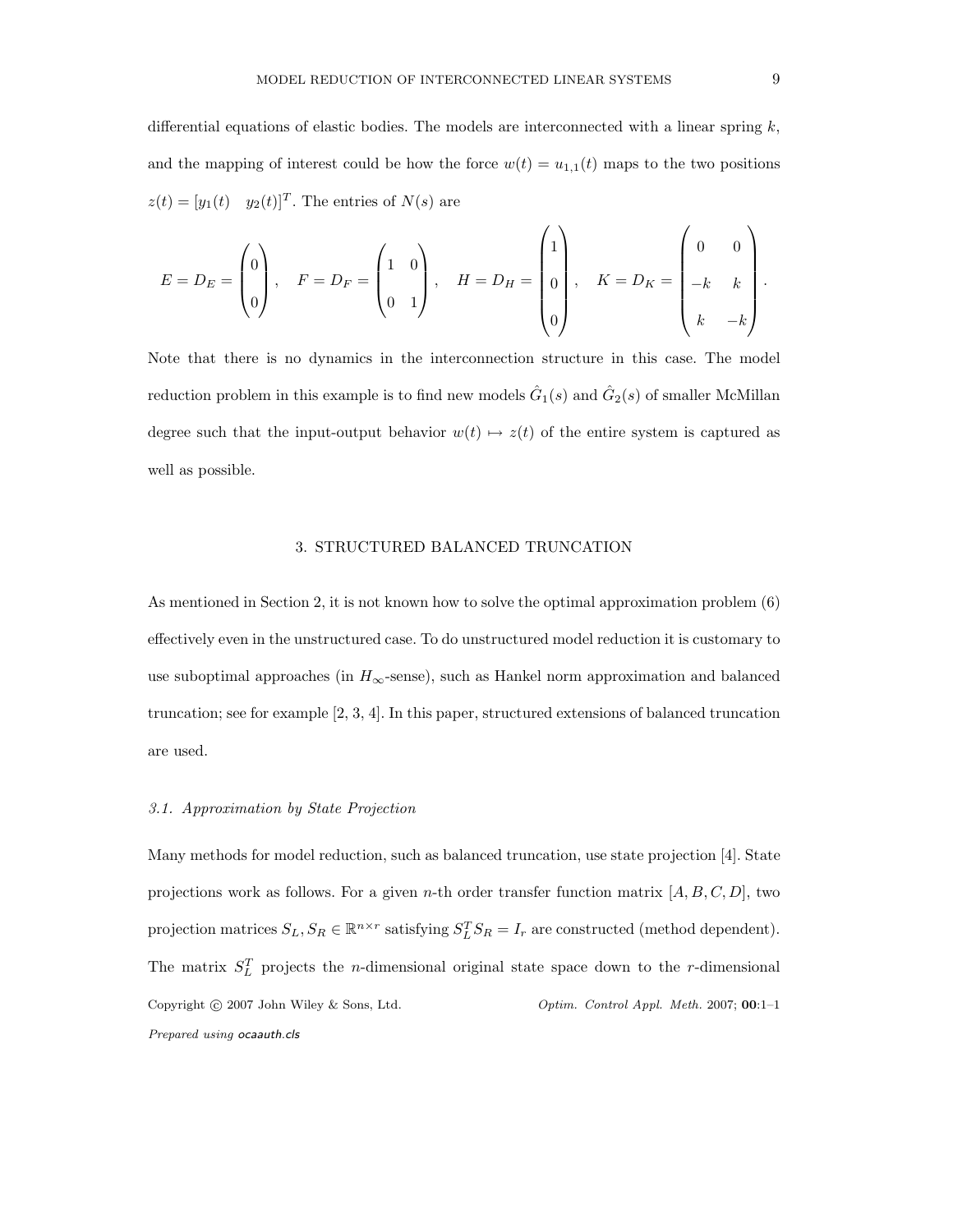reduced-order state space:  $\hat{x}(t) = S_L^T x(t)$ . The matrix  $S_R$  is the inverse mapping that gives the coordinates of  $\hat{x}(t)$  in the original state space. A reduced-order transfer function matrix of McMillan degree less or equal to r is then given by  $[S_L^T AS_R, S_L^T B, CS_R, D]$ . State projection is used also in this paper, but special care needs to be taken in the construction of  $S_L$  and  $S_R$ . The reason is the structure  $\mathcal{F}_l(N, G)=[A, B, C, D]$  and it is not true that

$$
[S_L^TAS_R, S_L^T B, CS_R, D] = \mathcal{F}_l(N, \hat{G}) \text{ and } \hat{G}(s) \in \text{Struct } G(s),
$$
\n(7)

(Struct  $G(s)$  defined in (2)) for just any projections  $S_L$  and  $S_R$ . In this section, conditions are given on  $S_L$  and  $S_R$  such that (7) is true. The first step is to define structured coordinate transformations that do not mix the states of different subsystems.

**Definition 2.** A structured coordinate transformation  $\tilde{x} = Tx$  on  $\mathcal{F}_l(N, G)$  with structured realization (5) has the form

$$
T = diag\{T_N, T_1, \dots, T_q\}, \quad T_N \in \mathbb{R}^{n_N \times n_N}, \quad T_k \in \mathbb{R}^{n_k \times n_k}, \quad k = 1, \dots, q,
$$
 (8)

where  $T$  is invertible.

Observation 1. If a structured coordinate transformation is applied to a structured realization of  $\mathcal{F}_l(N, G)$ , then the realization remains structured.

The above structured coordinate transformation defines a coordinate transformation  $T_k$  on each realization of the subsystems  $G_k$ . Assuming this coordinate transformation is well chosen, some of the states of  $G_k$  may be less important and can be truncated. In order for the error analysis in the following sections to apply, we choose to first do a *coordinate permutation*  $P_c$ that collects all states to be truncated in the lower end of the state vector x of  $\mathcal{F}_l(N, G)$ . That is, let  $x_k =$  $\sqrt{2}$  $x_{k1}^T$   $x_{k2}^T$  $\mathcal{I}^T$  $\in \mathbb{R}^{n_k}$  be the state of  $G_k$ , and only  $x_{k1} \in \mathbb{R}^{r_k}$  is to be retained. Then Copyright  $\odot$  2007 John Wiley & Sons, Ltd.  $\qquad \qquad \qquad$  Optim. Control Appl. Meth. 2007; 00:1–1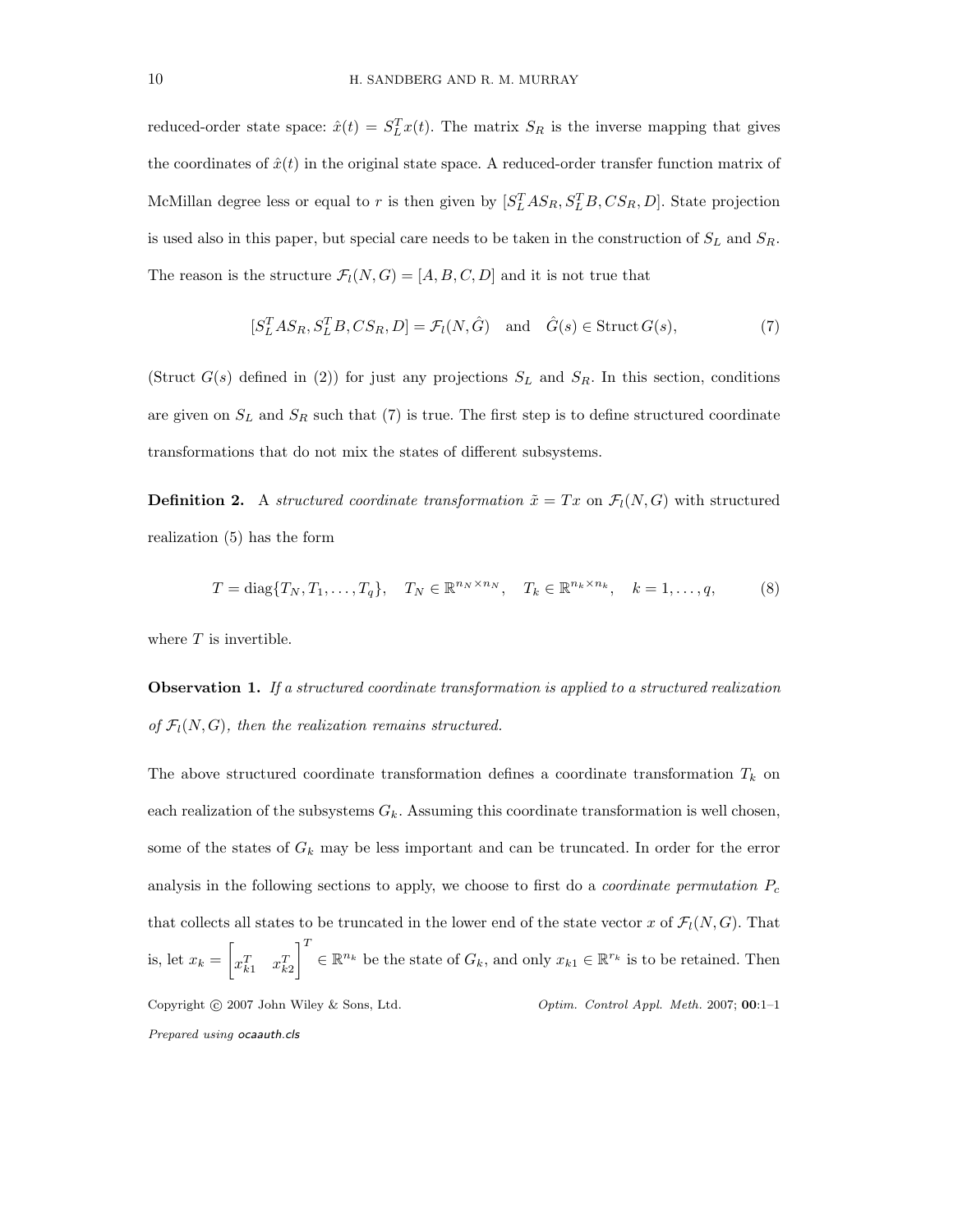the permutation matrix  $P_c$  is defined by

$$
P_c x = \begin{bmatrix} x_N^T & x_{11}^T & \dots & x_{q1}^T & x_{12}^T & \dots & x_{q2}^T \end{bmatrix}^T.
$$
 (9)

Let us also introduce the *canonical projection*  $C_p$  by

$$
C_p = \begin{bmatrix} I_r & 0_{r \times \bar{r}} \end{bmatrix} \in \mathbb{R}^{r \times n}, \quad r = n_N + \sum_{k=1}^q r_k, \quad \bar{r} = \sum_{k=1}^q n_k - r_k, \quad n = r + \bar{r}, \tag{10}
$$

that satisfies  $C_p C_p^T = I_r$ . Using these definitions, the following observation follows almost immediately.

**Observation 2.** Suppose the realization of  $\mathcal{F}_l(N, G)=[A, B, C, D]$  is structured (5), that T is a structured coordinate transformation  $(8)$ , and that  $P_c$ ,  $C_p$  are defined as in  $(9)$  and  $(10)$ . If the projections  $S_L$  and  $S_R$  have the structure

$$
S_L^T = C_p P_c T \in \mathbb{R}^{r \times n}, \quad S_R = T^{-1} P_c^T C_p^T \in \mathbb{R}^{n \times r},
$$

 $then \quad [S_L^TAS_R,S_L^TB,CS_R,D] \quad is \quad a \quad structured \quad realization \quad of \quad \mathcal{F}_l(N,\hat{G}) \quad where \quad \hat{G}(s) \quad =$  $[\hat{A}_G, \hat{B}_G, \hat{C}_G, \hat{D}_G] \in$  Struct  $G(s)$  and

$$
\hat{A}_G = diag\{\hat{A}_1, \dots, \hat{A}_q\}, \qquad \hat{B}_G = diag\{\hat{B}_1, \dots, \hat{B}_q\},
$$
  

$$
\hat{C}_G = diag\{\hat{C}_1, \dots, \hat{C}_q\}, \qquad \hat{D}_G = diag\{D_1, \dots, D_q\},
$$

and

$$
\hat{A}_k \in \mathbb{R}^{r_k \times r_k}, \quad \hat{B}_k \in \mathbb{R}^{r_k \times m_k}, \quad \hat{C}_k \in \mathbb{R}^{p_k \times r_k}, \quad k = 1 \dots q.
$$

Observation 2 shows how coordinate projections that preserve the inherent structure of the interconnected system can be constructed. Obviously great care must be taken in the choice of structured coordinate transformation  $T$  and approximation orders  $r_k$  to make  $\|\mathcal{F}_l(N, G) - \mathcal{F}_l(N, \hat{G})\|_{\infty}$  small. How this can be done is analyzed next. Copyright  $\odot$  2007 John Wiley & Sons, Ltd.  $\qquad \qquad$  Optim. Control Appl. Meth. 2007; 00:1-1 Prepared using ocaauth.cls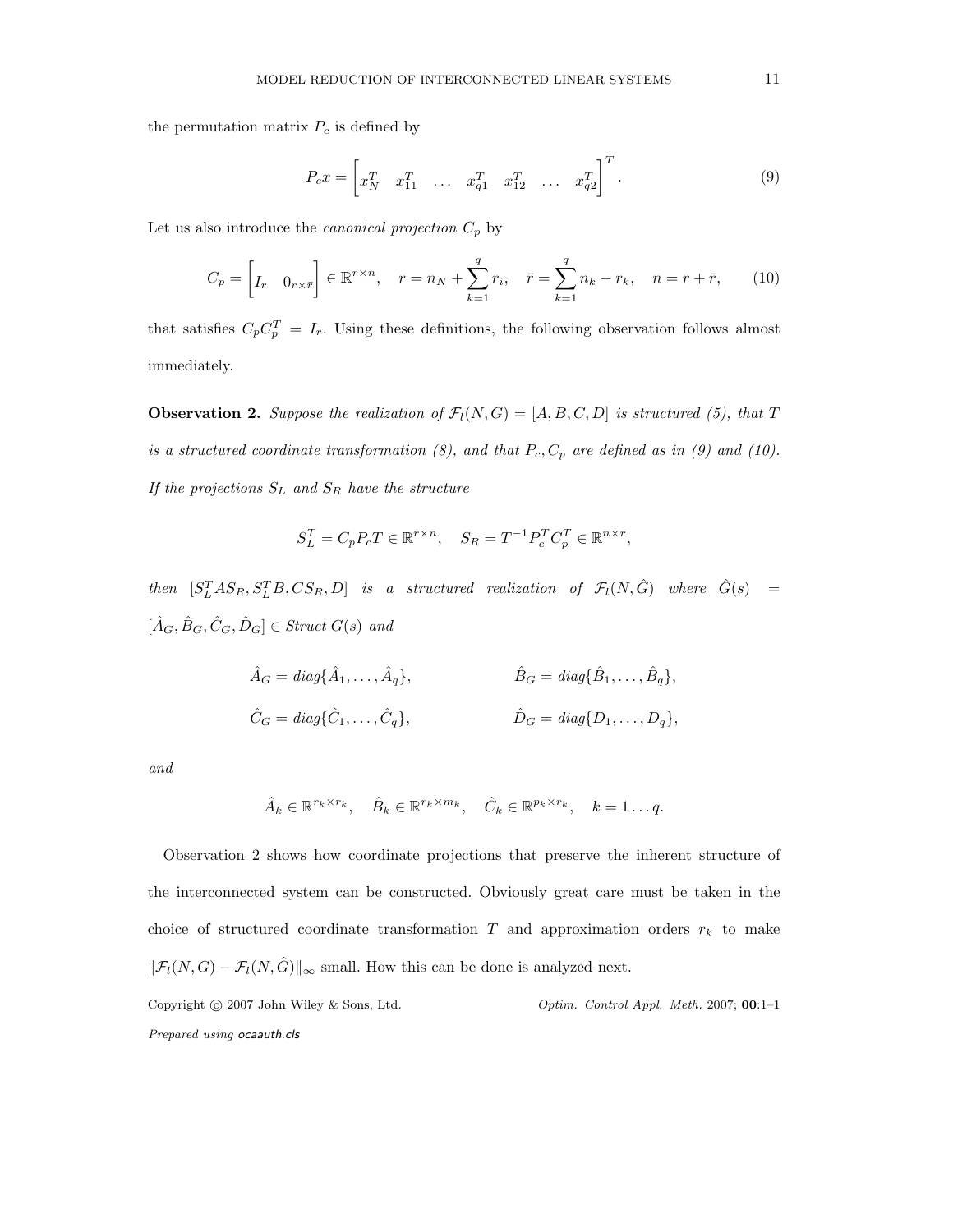#### 3.2. Choosing Coordinate Projections: Method 1

The controllability Gramian  $P$  and the observability Gramian  $Q$  for the interconnected system  $\mathcal{F}_l(N, G)=[A, B, C, D]$  are solutions to the Lyapunov equations

$$
AP + PA^{T} + BB^{T} = 0, \qquad A^{T}Q + QA + C^{T}C = 0.
$$
 (11)

If A is a Hurwitz matrix, which it can be chosen to be when  $\mathcal{F}_l(N, G) \in RH_\infty$ , then there are always solutions  $P \ge 0$  and  $Q \ge 0$  to (11). The Gramians contain quantitative information about how controllable and observable the states are [13]. A common approach to model reduction via state projection is to make the Gramians diagonal and equal by a coordinate transformation [15]. This in general requires a full coordinate transformation T that is not structured as in Definition 2. Hence, we will introduce a weaker notion of subsystem balancing.

Let us use the following partition for the Gramians,

$$
Q = \begin{bmatrix} Q_N & Q_{NG} \\ Q_{NG}^T & Q_G \end{bmatrix}, \quad Q_G = \begin{bmatrix} Q_1 & \dots & Q_{1q} \\ \vdots & \ddots & \vdots \\ Q_{1q}^T & \dots & Q_q \end{bmatrix},
$$
  
\n
$$
P = \begin{bmatrix} P_N & P_{NG} \\ P_{NG}^T & P_G \end{bmatrix}, \quad P_G = \begin{bmatrix} P_1 & \dots & P_{1q} \\ \vdots & \ddots & \vdots \\ P_{1q}^T & \dots & P_q \end{bmatrix},
$$
  
\n(12)

conformal to the structured realization of  $\mathcal{F}_l(N, G)$  with state vector

$$
x = \begin{bmatrix} x_N^T & x_1^T & \dots & x_q^T \end{bmatrix}^T.
$$
 (13)

The block-diagonal elements of the Gramians contain information about the importance of the states in the subsystems. For example, if all states except the ones in subsystem  $k$  are zero Copyright © 2007 John Wiley & Sons, Ltd.  $\qquad \qquad$  Optim. Control Appl. Meth. 2007; 00:1-1 Prepared using ocaauth.cls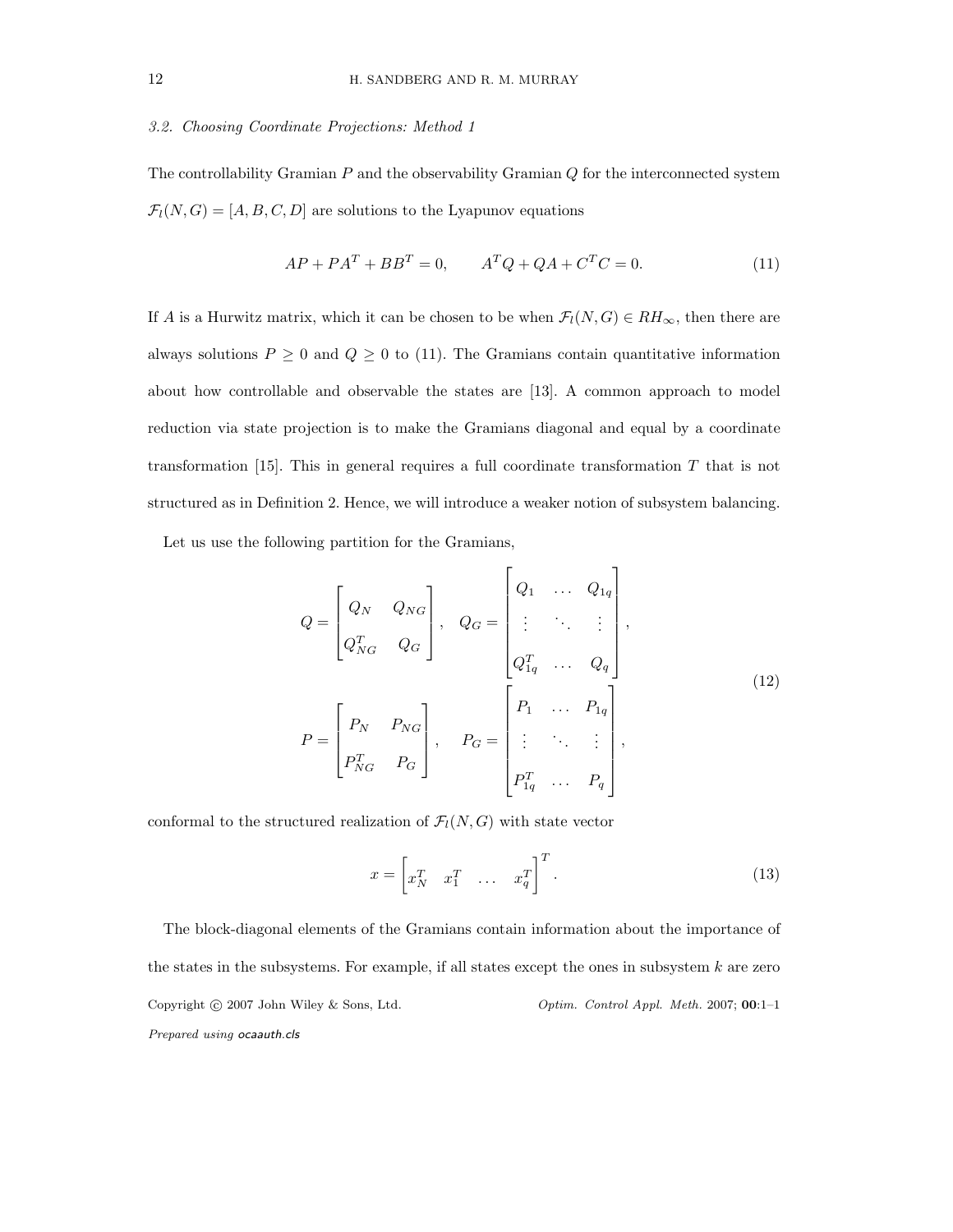at time zero, then

$$
||z(t)||_{[0,\infty]}^2 = x_k(0)^T Q_k x_k(0).
$$
\n(14)

That is,  $Q_k$  determines how observable the states in the subsystem k are in the output  $z(t)$ . Assume next that all states of the interconnected system are zero at  $t = -\infty$ , and that we would like to control the states of subsystem k to the specific state  $x_k(0) = x_k^*$ . Then the minimum control signal satisfies

$$
\min_{\substack{u \in L_2(-\infty,0) \\ x(0) \in X_k^*}} \|u(t)\|_{[-\infty,0]}^2 = (x_k^*)^T P_k^{-1} x_k^*, \quad X_k^* = \{x : x \text{ has structure (13) and } x_k = x_k^* \}. \tag{15}
$$

In (15), the states  $x_N(0)$  and  $x_i(0), i \neq k$ , are free variables. The result (15) is an application of Lemma 3 in [9]. The block-diagonal element  $P_k$  determines how controllable the states in subsystem  $k$  are, if all other states are free.

Since we are interested in structured coordinate transformations, the following definition is made.

**Definition 3.** The structured realization of the interconnected system  $\mathcal{F}_l(N, G)$  is subsystem balanced and has *subsystem balanced Gramians* if the block-diagonal elements of the Gramians satisfy

$$
P_k = Q_k = \sum_k = \text{diag}\{\sigma_{k,1},\ldots,\sigma_{k,n_k}\}, \quad \sigma_{k,1} \geq \ldots \geq \sigma_{k,n_k}, \quad k = 1 \ldots q,
$$

where  $\sigma_{k, \cdot}$  are called *structured Hankel singular values* of  $G_k(s)$ .

In a subsystem balanced system, the states of the subsystems are ordered in decreasing order of controllability and observability, in the sense of (14) and (15). That is, the first state of  $G_k(s)$  is the state that is easiest to control in  $G_k(s)$  if all other states in the interconnected system are free. The first state is also the most observable state in  $G_k(s)$ , if all other states Copyright © 2007 John Wiley & Sons, Ltd.  $\qquad \qquad$  Optim. Control Appl. Meth. 2007; 00:1-1 Prepared using ocaauth.cls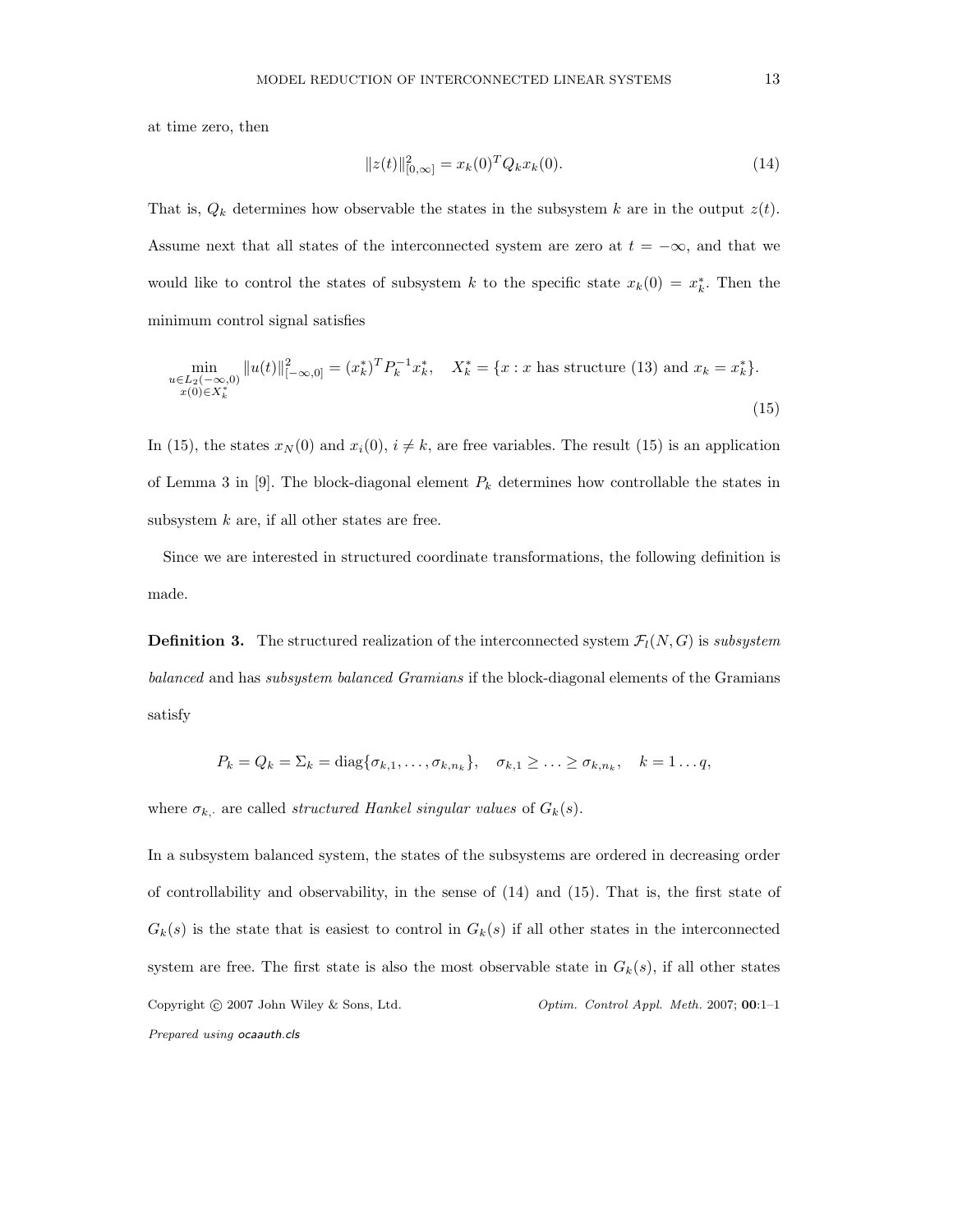in the interconnected system are at zero. Also note that the structured Hankel singular values of  $G_k(s)$  generally depend on  $G_i(s)$ ,  $i \neq k$ , and  $N(s)$ . The regular Hankel singular values of  $G_k(s)$  [2, 3, 13] depend only on  $G_k(s)$ .

The following theorem shows that subsystem balanced realizations can always be obtained. It is a generalization of the results in [8].

**Theorem 1.** Assume that  $\mathcal{F}_l(N, G)$  has a structured realization and Gramians P and Q as in (12). Then there is a structured coordinate transformation  $T = diag\{T_N, T_1, \ldots, T_q\}$  that makes P and Q subsystem balanced. Furthermore, the coordinate transformation and the subsystem balanced Gramians satisfy

$$
T_k P_k T_k^T = T_k^{-T} Q_k T_k^{-1} = \Sigma_k, \quad k = 1 \dots q,
$$

and the structured Hankel singular values can be computed as

$$
\sigma_{k,i} = \sqrt{\lambda_i (P_k Q_k)},
$$

and are invariant under structured coordinate transformations.

**Proof.** Under coordinate transformations T, the Gramians transform as  $\tilde{P} = TPT^{T}$  and  $\tilde{Q} = T^{-T}QT^{-1}$ ; see [13]. Note that for structured coordinate transformations,  $T_k$  effects the block-diagonal elements  $P_k, Q_k$ , and not  $P_i, Q_i, i \neq k$ . Hence, each  $T_k$  can be constructed independently by considering only  $P_k, Q_k$  using normal balancing techniques such that  $\tilde{P}_k =$  $\tilde{Q}_k = \Sigma_k$ ; see [13].  $\blacksquare$ 

Theorem 1 gives a method to construct structured coordinate transformations T. These can be used directly together with Observation 2 to construct structured coordinate projections  $S_L, S_R$ .

Copyright  $\odot$  2007 John Wiley & Sons, Ltd.  $\qquad \qquad$  Optim. Control Appl. Meth. 2007; 00:1–1 Prepared using ocaauth.cls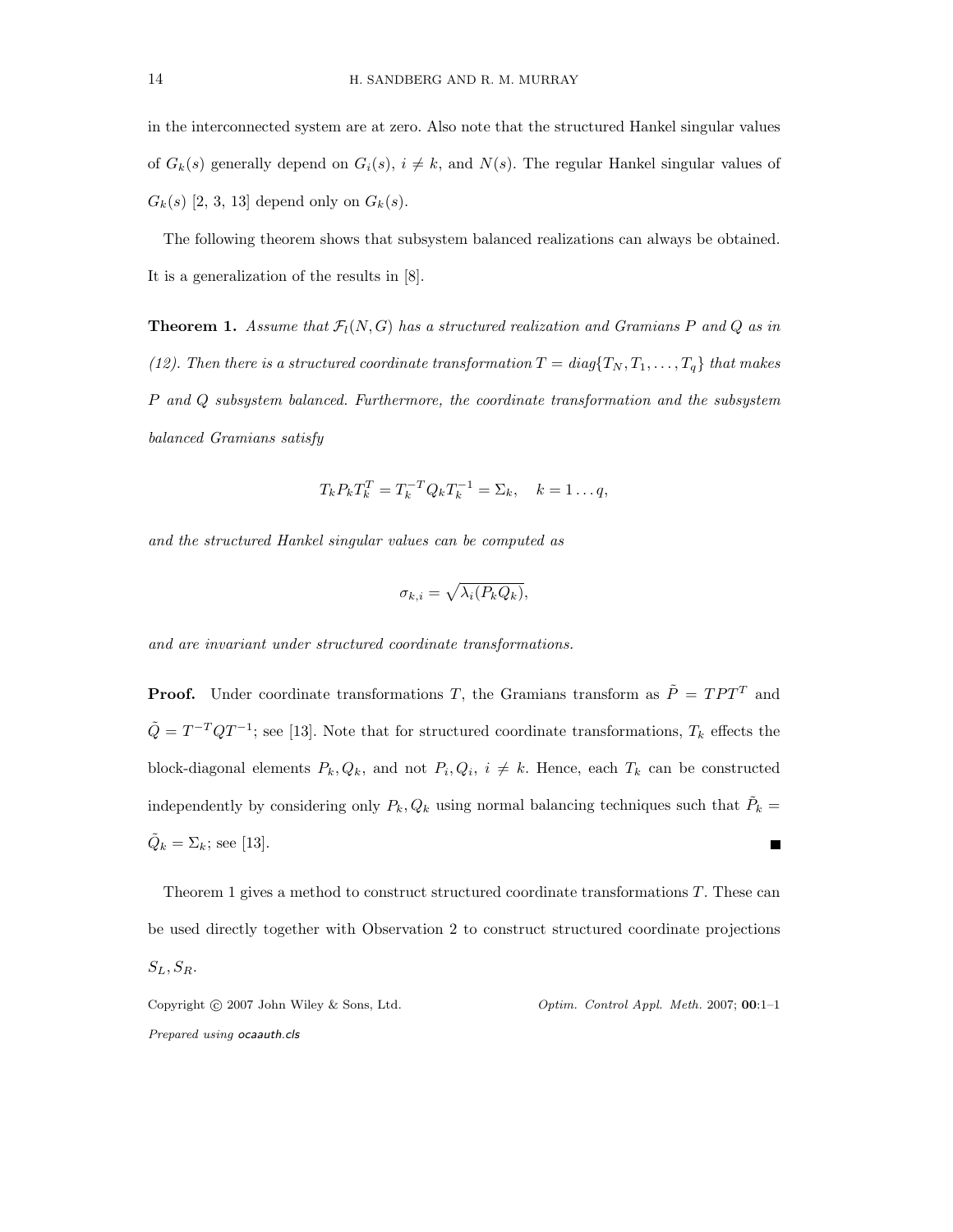Remark 2. The idea of balancing block-diagonal elements of the Gramians P and Q goes back to Enns [2] where it was used for frequency-weighted model reduction. The idea has been extended to closed-loop model reduction in [10] and to interconnected systems without dynamical interconnections in [8]. Here the idea is extended to the linear fractional transformation framework.

3.2.1. Choosing Approximation Orders  $r_k$ . Suppose that we would like to have an r-th order approximation  $\mathcal{F}_l(N, \hat{G})$ . The question then is how to choose  $r_1, \ldots, r_q$  such that  $n_N + r_1 + \ldots + r_q = r$  and  $||\mathcal{F}_l(N, G) - \mathcal{F}_l(N, \hat{G})||_{\infty}$  is small. Since the structured Hankel singular values measure the controllability and observability of the states in subsystem balanced coordinates, these are reasonable to use to choose  $r_k$ . We propose that all structured Hankel singular values  $\{\sigma_{k,i}\}_{k,i}$  are sorted together in decreasing order, and that the  $r - n_N$  largest values are retained in the construction of  $\hat{G}_1(s), \ldots, \hat{G}_q(s)$ . This gives a unique selection of  $r_1, \ldots, r_q$ , if the structured Hankel singular values are distinct. The principle is tested in Section 4 on the example.

3.2.2. Error Analysis. Balanced truncation is often used because there is an a priori error bound [2, 3]. This bound does generally not hold for truncated subsystem balanced systems as is seen next. Still we can say something about the approximation error.

For simplicity, the case where only a single state is truncated is studied, and the error bound is given in the following theorem. Let us partition the realization of  $\mathcal{F}_l(N, G)$  as

$$
\mathcal{F}_{l}(N, G) \left\{ \begin{bmatrix} \dot{x}_{1}(t) \\ \dot{x}_{2}(t) \end{bmatrix} = \begin{bmatrix} A_{11} & A_{12} \\ A_{21} & A_{22} \end{bmatrix} \begin{bmatrix} x_{1}(t) \\ x_{2}(t) \end{bmatrix} + \begin{bmatrix} B_{1} \\ B_{2} \end{bmatrix} w(t), \quad x(0) = 0, \\ z(t) = \begin{bmatrix} C_{1} & C_{2} \end{bmatrix} x(t) + Dw(t), \quad (16)
$$

Copyright © 2007 John Wiley & Sons, Ltd.  $Optim.$  Control Appl. Meth. 2007; 00:1–1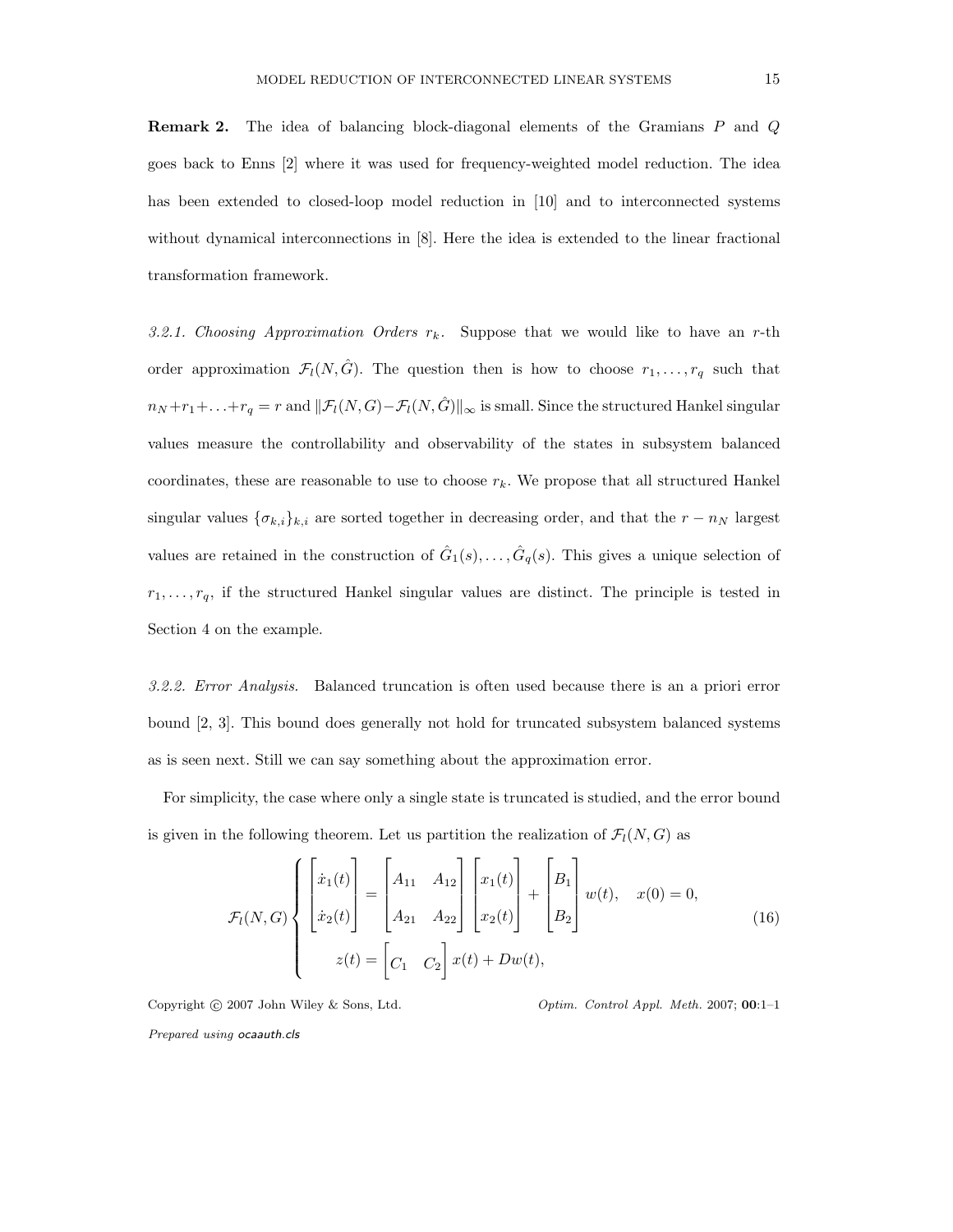where  $x(t) \in \mathbb{R}^n$ , and  $x_1(t) \in \mathbb{R}^{n-1}$ . Assume that the realization (16) is subsystem balanced and that a state permutation has been applied, see (9), Observation 2, and Theorem 1, so that it only remains to apply the canonical projection  $C_p = [I_{n-1} \ 0]$  to obtain the reduced model  $\mathcal{F}_l(N, \hat{G})$  with one state less.

Suppose the system has subsystem balanced Gramians  $P > 0$  and  $Q > 0$  given by

$$
P^{-1} = \begin{bmatrix} P_{11} & P_{21}^T \\ P_{21} & \sigma \end{bmatrix}^{-1} = \begin{bmatrix} \tilde{P}_{11} & \tilde{P}_{21}^T \\ \tilde{P}_{21} & (\sigma - p)^{-1} \end{bmatrix}, \quad Q = \begin{bmatrix} Q_{11} & Q_{21}^T \\ Q_{21} & \sigma \end{bmatrix}, \quad (17)
$$

where  $p = P_{21}P_{11}^{-1}P_{21}^T < \sigma \in \mathbb{R}$ . The structured realization of  $\mathcal{F}_l(N, \hat{G})$  is given by

$$
\mathcal{F}_l(N,\hat{G}) \begin{cases} \dot{\hat{x}}_1(t) = A_{11}\hat{x}_1(t) + B_1w(t), & \hat{x}_1(0) = 0, \\ \dot{z}(t) = C_1\hat{x}_1(t) + Dw(t), \end{cases}
$$
(18)

where  $\hat{x}_1(t) \in \mathbb{R}^{n-1}$ . The following truncation error bound then holds.

**Theorem 2.** The difference between the outputs of  $(16)$  and  $(18)$  is bounded by

$$
||z(t) - \hat{z}(t)||_{[0,\tau]} \le 2\sigma \sqrt{(1 - p/\sigma)(1 + \rho \alpha(\tau))} ||w(t)||_{[0,\tau]}
$$
(19)

where  $\sigma$  is the truncated structured Hankel singular value, and

$$
0 < p = P_{21} P_{11}^{-1} P_{21}^T < \sigma, \quad \rho = \max\{|Q_{21}/(\sigma(\sigma - p)) + \tilde{P}_{21}|, |Q_{21}/(\sigma(\sigma - p)) - \tilde{P}_{21}|\},
$$
\n
$$
\alpha(\tau) = \frac{1}{2} K_{\eta}(\tau) (K_{x_1}(\tau) + K_{\hat{x}_1}(\tau)), \quad K_{(\cdot)}(\tau) = \sup_{w \in L_2[0, \tau]} \frac{\| (\cdot)(t) \|_{[0, \tau]}}{\| w(t) \|_{[0, \tau]}},
$$

and the entries of P and Q are defined in (17), and where the functions (·) in  $K_{(·)}$  are given by  $\eta(t) = A_{21}\hat{x}_1(t) + B_2w(t)$ , and  $x_1(t)$  and  $\hat{x}_1(t)$  are solutions to (16) and (18).

**Proof.** The result is an extension of Lemmas 3 and 4 in [16]. The extension lies in that offdiagonal elements  $\tilde{P}_{21}$  and  $Q_{21}$  are allowed in the Gramians. By multiplying the observability Lyapunov equation  $QA + A^TQ + C^TC = 0$  with  $\sqrt{ }$  $\Big\}$  $x_1 - \hat{x}_1$  $\overline{x_2}$ 1  $\begin{matrix} \phantom{-} \end{matrix}$ from the right, and with  $\sqrt{ }$  $\Big\}$  $x_1 - \hat{x}_1$  $\overline{x_2}$ 1  $\Bigg\}$  $\tau$ 

Copyright  $\odot$  2007 John Wiley & Sons, Ltd.  $\qquad \qquad \qquad$  Optim. Control Appl. Meth. 2007; 00:1–1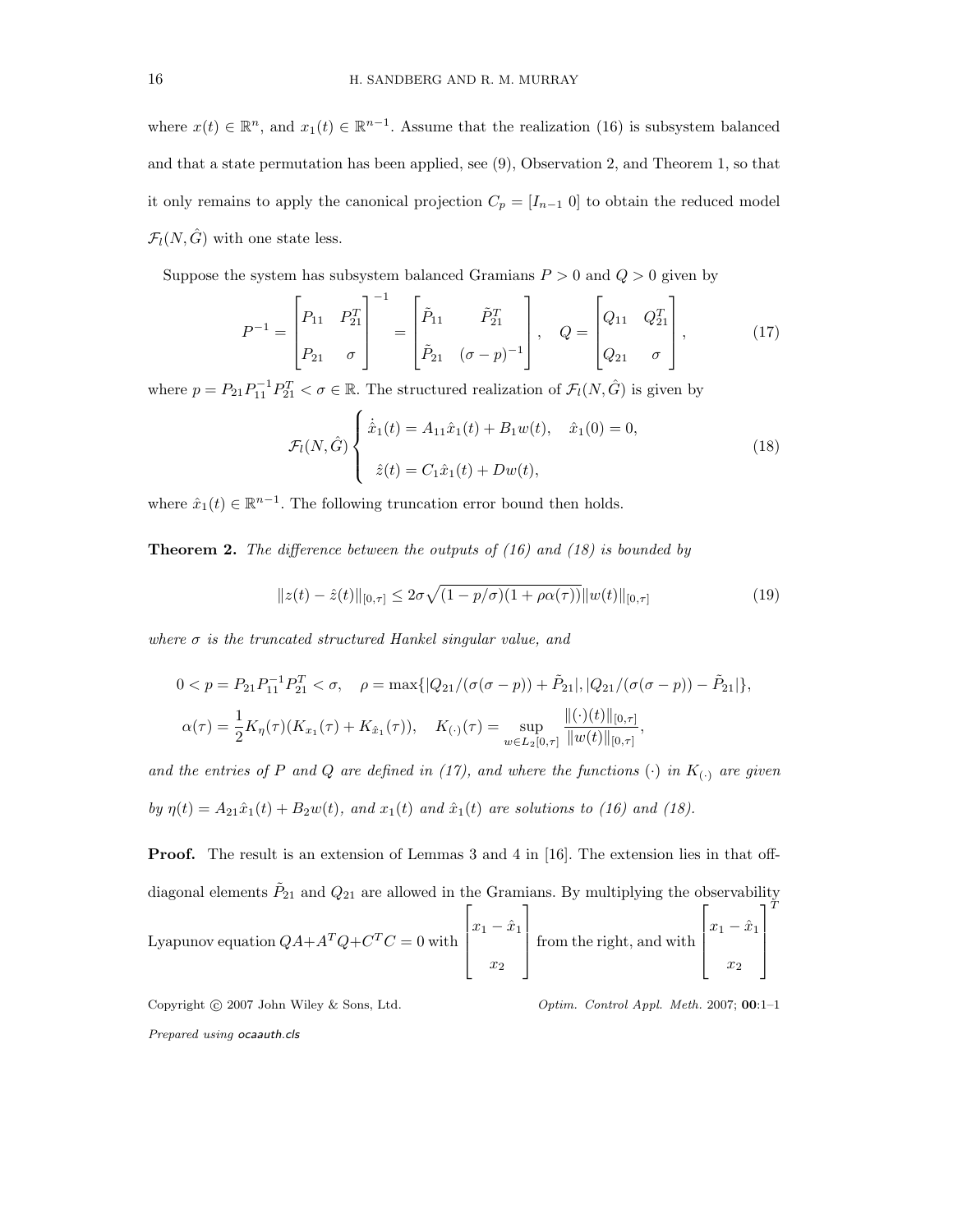from the left,

$$
\frac{d}{dt} \left| \begin{bmatrix} x_1(t) - \hat{x}_1(t) \\ x_2(t) \end{bmatrix} \right|^2 + |z(t) - \hat{z}(t)|^2 = 2\eta(t)\sigma x_2(t) + 2\eta(t)Q_{21}[x_1(t) - \hat{x}_1(t)], \tag{20}
$$

is obtained, if we use that

$$
C\begin{bmatrix} x_1(t) - \hat{x}_1(t) \\ x_2(t) \end{bmatrix} = z(t) - \hat{z}(t), \quad A\begin{bmatrix} x_1(t) - \hat{x}_1(t) \\ x_2(t) \end{bmatrix} = \begin{bmatrix} \dot{x}_1(t) - \dot{\hat{x}}_1(t) \\ \dot{x}_2(t) - \eta(t) \end{bmatrix},
$$

and  $\eta(t)$  is defined by  $\eta(t) = A_{21}\hat{x}_1(t) + B_2w(t)$ .

By transforming the Lyapunov controllability equation  $PA^T + AP + BB^T = 0$  into a linear matrix inequality, see equation (30) in [16], and multiplying it with  $\sqrt{ }$  $\Big\}$  $x_1 + \hat{x}_1$  $\overline{x_2}$ 1  $\begin{matrix} \phantom{-} \end{matrix}$ from the right

and with the transpose from the left, the following *inequality* is obtained in a similar way,

$$
\frac{d}{dt} \left| \begin{bmatrix} x_1(t) + \hat{x}_1(t) \\ x_2(t) \end{bmatrix} \right|^2_{\tilde{P}} + 2\eta(t)(\sigma - p)^{-1}x_2(t) + 2\eta(t)\tilde{P}_{21}[x_1(t) + \hat{x}_1(t)] \le 4|w(t)|^2. \tag{21}
$$

By multiplying (21) with  $\sigma(\sigma - p)$ , and then adding the inequality to (20) and integrating over the time interval  $[0, \tau]$ , we obtain

$$
||z - \hat{z}||_{[0,\tau]}^2 \le 4\sigma(\sigma - p) ||w||_{[0,\tau]}^2 + 2\langle \eta, (Q_{21} - \sigma(\sigma - p)\tilde{P}_{21})x_1 \rangle_{[0,\tau]} - 2\langle \eta, (Q_{21} + \sigma(\sigma - p)\tilde{P}_{21})\hat{x}_1 \rangle_{[0,\tau]}
$$
  

$$
\le 4\sigma(\sigma - p) ||w||_{[0,\tau]}^2 + 2\sigma(\sigma - p)\rho ||\eta||_{[0,\tau]} (||x_1||_{[0,\tau]} + ||\hat{x}_1||_{[0,\tau]})
$$

where the constant  $\rho$  is defined in the theorem statement. By introducing the bounds  $K_{x_1}(\tau), K_{\hat{x}_1}(\tau)$ , and  $K_{\eta}(\tau)$  on  $||x_1||_{[0,\tau]}, ||\hat{x}_1||_{[0,\tau]}$ , and  $||\eta||_{[0,\tau]}$  the statement follows. П

**Remark 3.** Notice that  $p/\sigma$  and  $\rho$  measure how "unstructured" the Gramians are. In the case of block-diagonal Gramians, then  $p = 0$  and  $\rho = 0$ . When the system is balanced in the classical sense, i.e., when  $P = Q = \text{diag}\{\sigma_1, \ldots, \sigma_n\}$ , then  $\sigma(\sigma - p) = \sigma_n^2$ ,  $Q_{21} = \tilde{P}_{21} = 0$ , and (19) reduces to the classical bound  $||z(t) - \hat{z}(t)||_{[0,\infty]} \leq 2\sigma_n ||w(t)||_{[0,\infty]}$ ; see [2, 3].

Copyright © 2007 John Wiley & Sons, Ltd.  $\qquad \qquad$  Optim. Control Appl. Meth. 2007; 00:1-1 Prepared using ocaauth.cls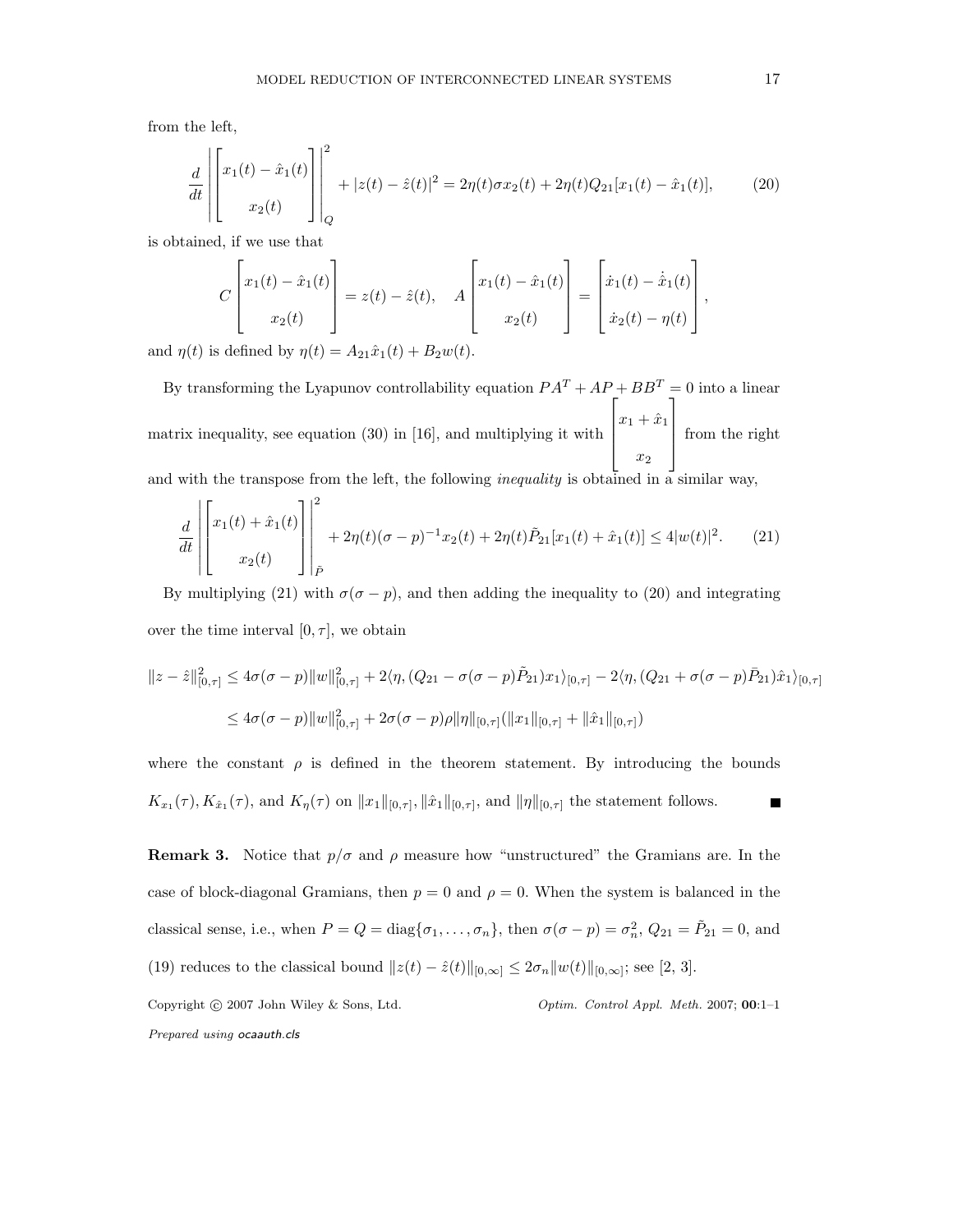The error bound in Theorem 2 is not an a priori error bound if  $\rho > 0$ . This is because the function  $\alpha(\tau)$  is needed, and it can only be computed *after* the model  $\mathcal{F}_l(N, \hat{G})$  has been constructed. The computation of the induced norms in  $K_{x_1}(\tau)$  and  $K_{\hat{x}_1}(\tau)$  is a non-trivial task, since it requires the solution of time-varying differential Riccati equations; see [17]. Thus the main value of the theorem is to show that the error scales with the truncated Hankel singular value  $\sigma$ , and that the bound transitions into an a priori bound as the Gramians become block diagonal ("become structured"), see Remark 3. Method 2 in Section 3.3 is based on this observation.

**Remark 4.** There is no guarantee that Method 1 gives a stable approximation  $\mathcal{F}_l(N, \hat{G})$ , even if  $\mathcal{F}_l(N, G)$  is stable. Notice that the other methods mentioned in Remark 2 suffer from the same problem. Nevertheless, Method 1 often performs well as is seen in Section 4, and Theorem 2 is always valid because it is a statement over the *finite* time interval  $[0, \tau]$ . If  $\mathcal{F}_l(N, \hat{G})$  is unstable, it means that  $K_{\hat{x}_1}(\tau) \to \infty$  as  $\tau \to \infty$ .

### 3.3. Choosing Coordinate Projections: Method 2

The bound in Theorem 2 shows that block-diagonal Gramians yield simple a priori error bounds. However, Gramians satisfying (11) are typically not block diagonal. Therefore we use more flexible generalized Gramians, see [11], in Method 2. The generalized block-diagonal Gramians should satisfy the linear matrix inequalities

$$
\begin{aligned}\n\min \text{trace } P & \min \text{trace } Q \\
AP + PA^T + BB^T &\leq 0 \\
P &= \text{diag}\{P_N, P_1, \dots, P_q\} & Q &= \text{diag}\{Q_N, Q_1, \dots, Q_q\}.\n\end{aligned}\n\tag{22}
$$

Copyright © 2007 John Wiley & Sons, Ltd.  $Optim.$  Control Appl. Meth. 2007; 00:1–1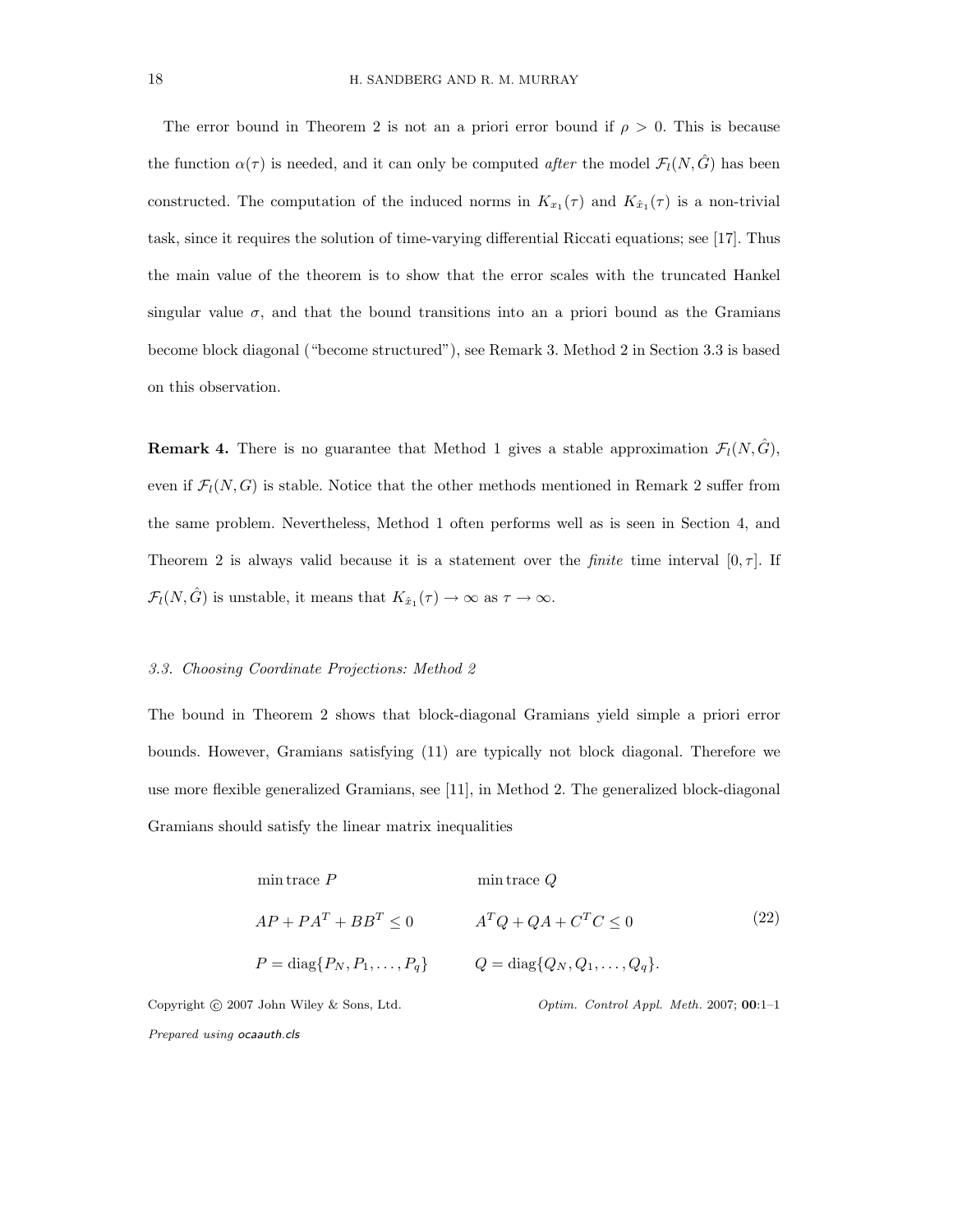The convex optimization problem (22) can be solved using standard linear matrix inequality solvers such as [18]. If there is a solution then  $P \ge 0$  and  $Q \ge 0$ , since A is a Hurwitz matrix. The following definition is made.

**Definition 4.** The structured realization of the interconnected system  $\mathcal{F}_l(N, G)$  has structured Gramians if there are generalized Gramians

$$
P = diag\{P_N, P_1, \dots, P_q\}, \quad Q = diag\{Q_N, Q_1, \dots, Q_q\},\tag{23}
$$

that satisfy (22).

There is no simple result that states when an interconnected system has structured Gramians. It is simpler to state necessary conditions for the existence of structured Gramians, however: The diagonal blocks of A corresponding to the subsystems generally need to be stable.

**Observation 3.** Suppose  $[A, B, C, D]$  is a minimal realization of the stable interconnected system  $\mathcal{F}_l(N, G)$ , and that  $\mathcal{F}_l(N, G)$  has structured Gramians. Denote the *i*-th diagonal block of A, corresponding to  $P_i, Q_i$ , by  $A_i$ . Then  $A_i$ ,  $i = N, 1, ..., q$ , have no unstable modes.

**Proof.** Since  $[A, B, C, D]$  is a minimal stable realization, it holds that  $P > 0$  and  $Q > 0$ . The proof then follows by contradiction. Assume that there is an unstable mode in  $A_i$  with eigenvalue  $\lambda$ , Re  $\lambda > 0$ , and eigenvector v,  $A_i v = \lambda v$ . By (22) and the minimality assumption it holds that

$$
A_i^T Q_i + Q_i A_i + C_i^T C_i \le 0, \quad Q_i > 0,
$$

where  $C_i$  is the *i*-th block of  $C$ . If we multiply from the left with  $v'$  (complex conjugate transpose of  $v$ ) and from the right with  $v$ , we obtain

$$
(2\text{Re }\lambda)v'Q_i v + v'C_i^T C_i v \le 0, \quad v'Q_i v > 0, \quad v'C_i^T C_i v \ge 0,
$$

Copyright © 2007 John Wiley & Sons, Ltd.  $Optim.$  Control Appl. Meth. 2007; 00:1-1 Prepared using ocaauth.cls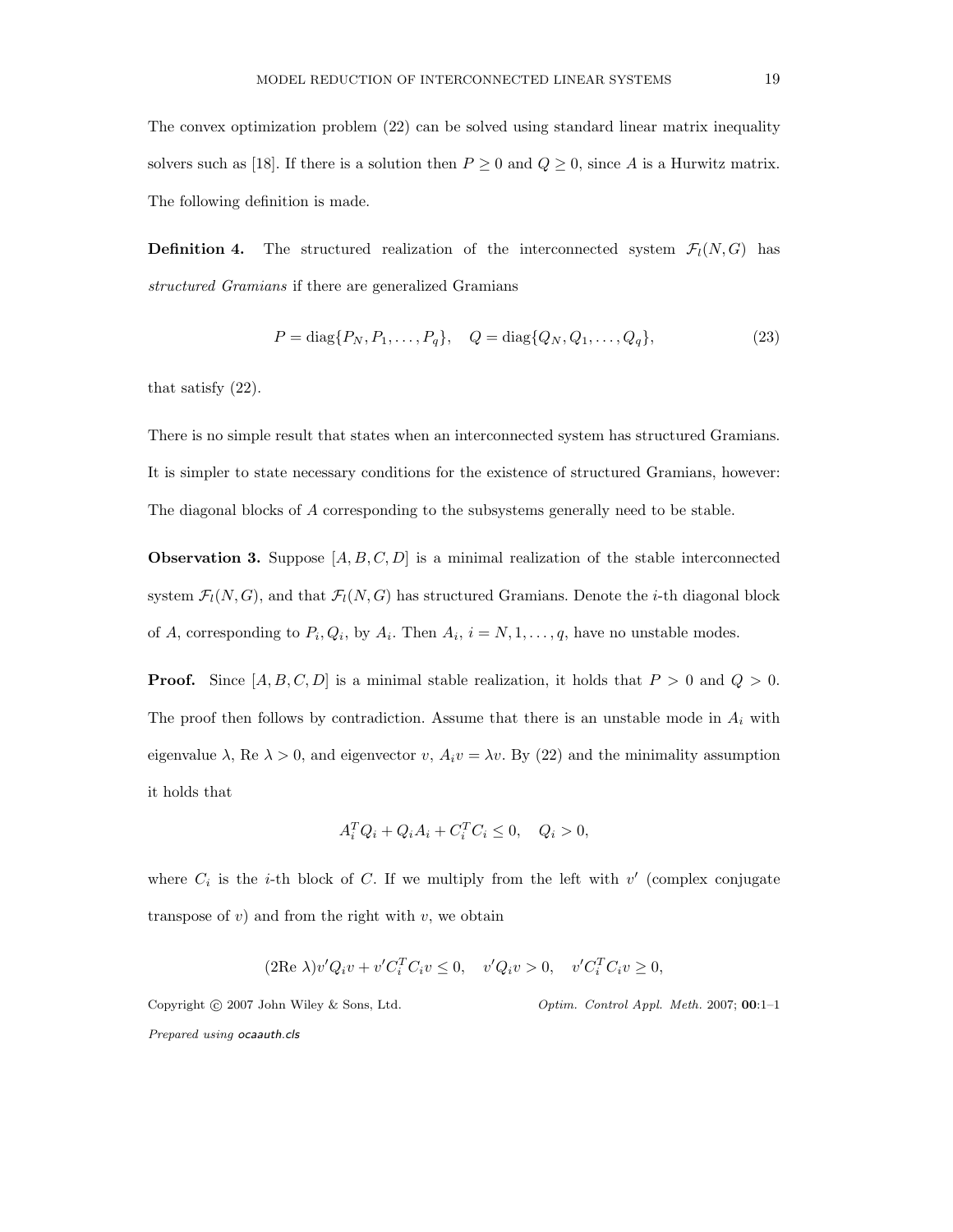which is a contradiction when Re  $\lambda > 0$ .

The practical consequence of Observation 3 is that there can be no unstable (open loop) modes in the subsystems in  $\mathcal{F}_l(N, G)$ . Such system can be called "super stable".

Remark 5. It seems restrictive to require structured Gramians and that only few systems will have such Gramians. However, Method 2 is the foundation for the continued work reported in [6], where it is shown that meaningful intermediate models that always have structured Gramians can be constructed.

Structured projections can be constructed just as in Method 1, but using the structured generalized Gramains instead of the regular Gramians. Then the following a priori bound holds.

**Theorem 3.** Assume that the interconnected system  $\mathcal{F}_l(N, G)$  has a structured realization  $[A, B, C, D]$  and has structured Gramians  $(23)$ . Then it holds that

$$
\|\mathcal{F}_l(N,G)-\mathcal{F}_l(N,\hat{G})\|_{\infty}\leq 2\sum_{k=1}^q\sum_{i=r_k+1}^{n_k}\sigma_{k,i},
$$

where  $\sigma_{k,i} = \sqrt{\lambda_i(P_kQ_k)}$  are the structured Hankel singular values, and  $\mathcal{F}_l(N, \hat{G})$  $[S<sub>L</sub><sup>T</sup>AS<sub>R</sub>, S<sub>L</sub><sup>T</sup>B, CS<sub>R</sub>, D]$  as in Observation 2, and the structured coordinate transformation T in  $S_L^T$  and  $S_R$  is subsystem balancing as in Theorem 1.

Proof. The calculations leading to the error bound in Theorem 2 also hold for generalized Gramians, just as in [16]. Notice that for each truncated state,  $p = 0$  and  $\rho = 0$ , since the Gramians are structured. The result then follows by iteratively applying the bound for each truncated state, and using the triangle inequality.

Remark 6. An argument for choosing to minimize the trace of the generalized Gramians Copyright  $\odot$  2007 John Wiley & Sons, Ltd.  $\qquad \qquad$  Optim. Control Appl. Meth. 2007; 00:1–1 Prepared using ocaauth.cls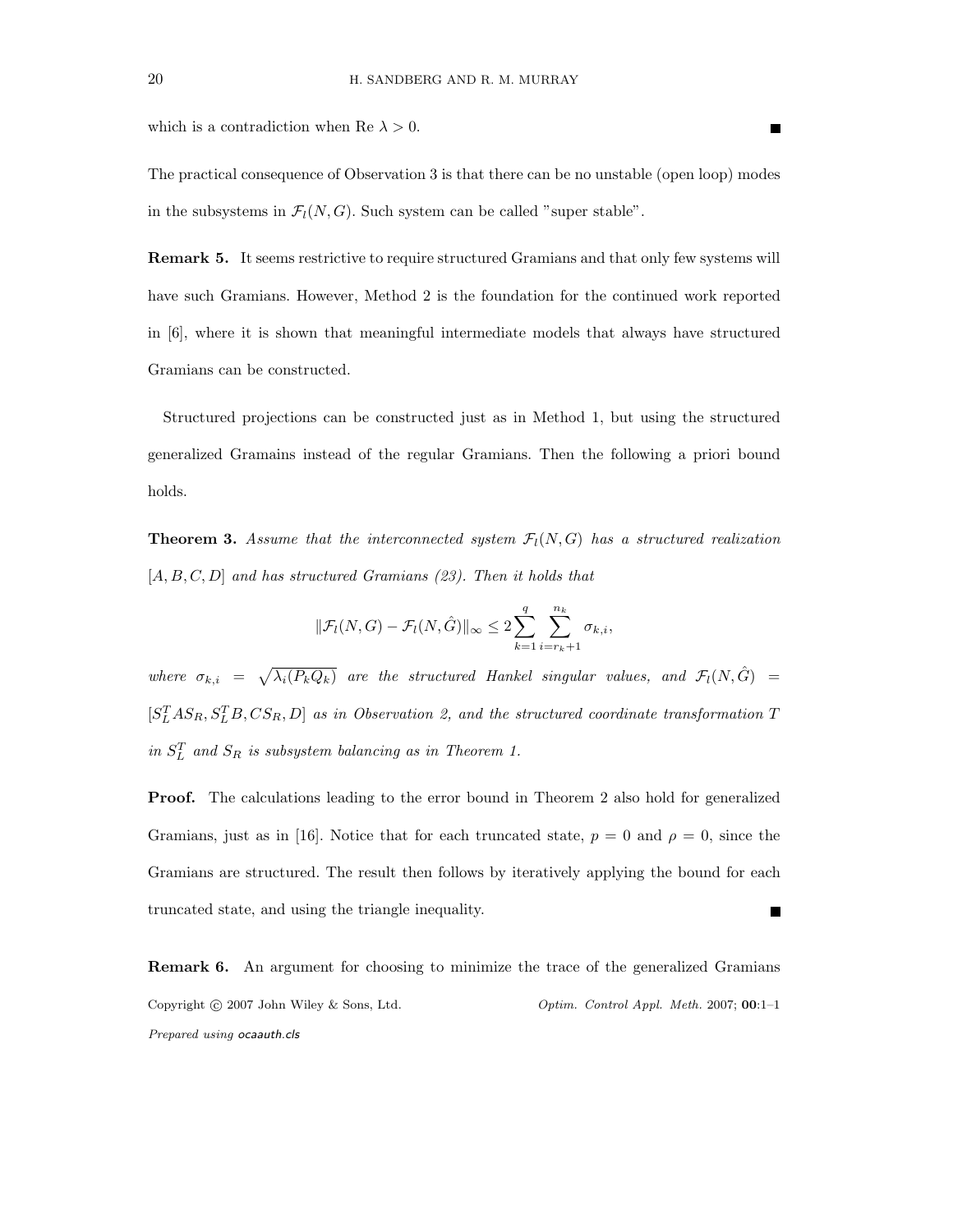in (22) is that  $\sum_{k=1}^q \sum_{i=1}^{n_k} \sigma_{k,i} \leq$  (trace P)(trace Q) (use Proposition 1 in [19]). Thus these criteria tend to make the error bound small. See also discussion in Section 4.3.

3.3.1. Choosing Approximation Orders  $r_k$ . For the selection of approximation orders  $r_k$  for the subsystems in Method 2, we suggest the same principle as in Method 1, see Section 3.2.1. In fact, that principle minimizes the a priori error bound in Theorem 3, for fixed total approximation order  $r = n_N + r_1 + \ldots + r_q$ .

#### 4. EXAMPLE REVISITED

Let us consider Example 1 again. The models of the elastic masses are chosen as 8-th and 10-th order transfer function matrices  $G_1(s)$  and  $G_2(s)$ , respectively. Their Bode magnitude plots are shown in Figure 2. Indeed, these are not very high-order subsystems, but they are complex enough to illustrate the points of the paper. The interconnected system  $\mathcal{F}_l(N, G)$  has a force disturbance w acting as input, and the positions of two of the edges of the masses,  $z_1$ , and  $z_2$ , acting as outputs. The system is studied as the spring constant  $k$  of the spring that interconnects the subsystems is 0.1 or 10.

Three different model reduction techniques are applied to the example: regular balanced truncation [2, 3], and Method 1 and Method 2 from the previous section. The block diagram structure of the models coming in and out of the different techniques are illustrated in Figure 4. Regular balanced truncation does not preserve structure and the reduced model  $G(s)$  is just a black box model approximating the input-output behavior  $w \mapsto z$ . In addition to approximating the input-output behavior  $w \mapsto z$ , Method 1 and 2 also preserve the interconnection structure.

Copyright  $\odot$  2007 John Wiley & Sons, Ltd.  $\qquad \qquad \qquad$  Optim. Control Appl. Meth. 2007; 00:1–1 Prepared using ocaauth.cls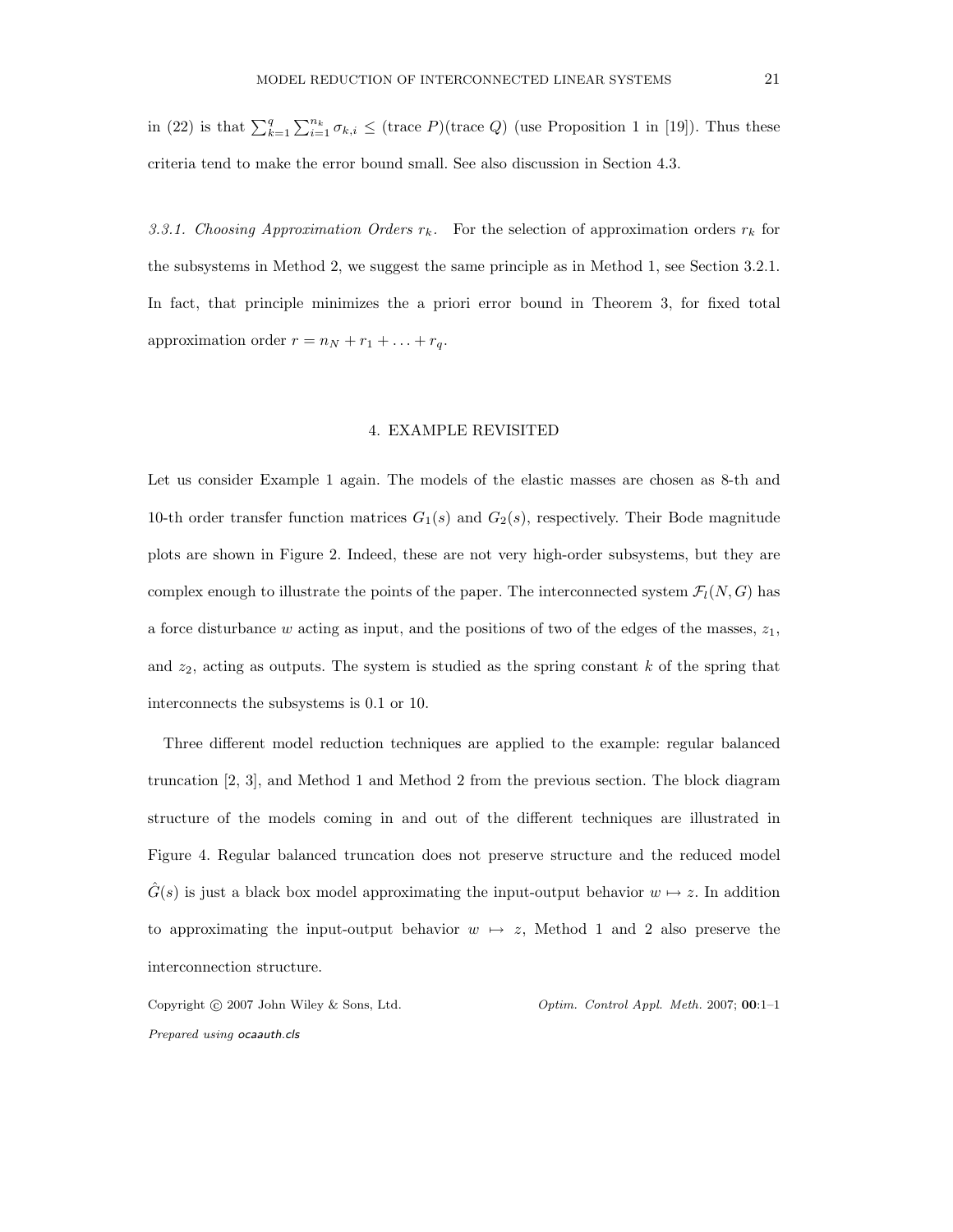

Figure 3. Bode magnitude plots of the transfer function matrices of the mass models  $G_1(s)$  and  $G_2(s)$ in Example 1.



Figure 4. Block diagrams of the different models in Example 1. (A) is the structure of the original model. (B) is the structure of the model generated by Method 1 and Method 2. (C) is the structure of the model generated by regular balanced truncation.

# 4.1. Comparing Method 1 with Regular Balanced Truncation

Here regular balanced truncation is compared to Method 1 when the spring constant is  $k = 10$ . Note that regular balanced truncation generally does not preserve the interconnection structure in the reduced model  $\hat{G}(s)$ , see Figure 4 (C). Hence, it will generally not be possible to extract reduced models of the individual masses,  $\hat{G}_1(s)$  and  $\hat{G}_2(s)$ , from  $\hat{G}(s)$ . The reason for using regular balanced truncation here is to see how good approximations can be done without the Copyright © 2007 John Wiley & Sons, Ltd.  $\qquad \qquad \qquad$  Optim. Control Appl. Meth. 2007; 00:1-1 Prepared using ocaauth.cls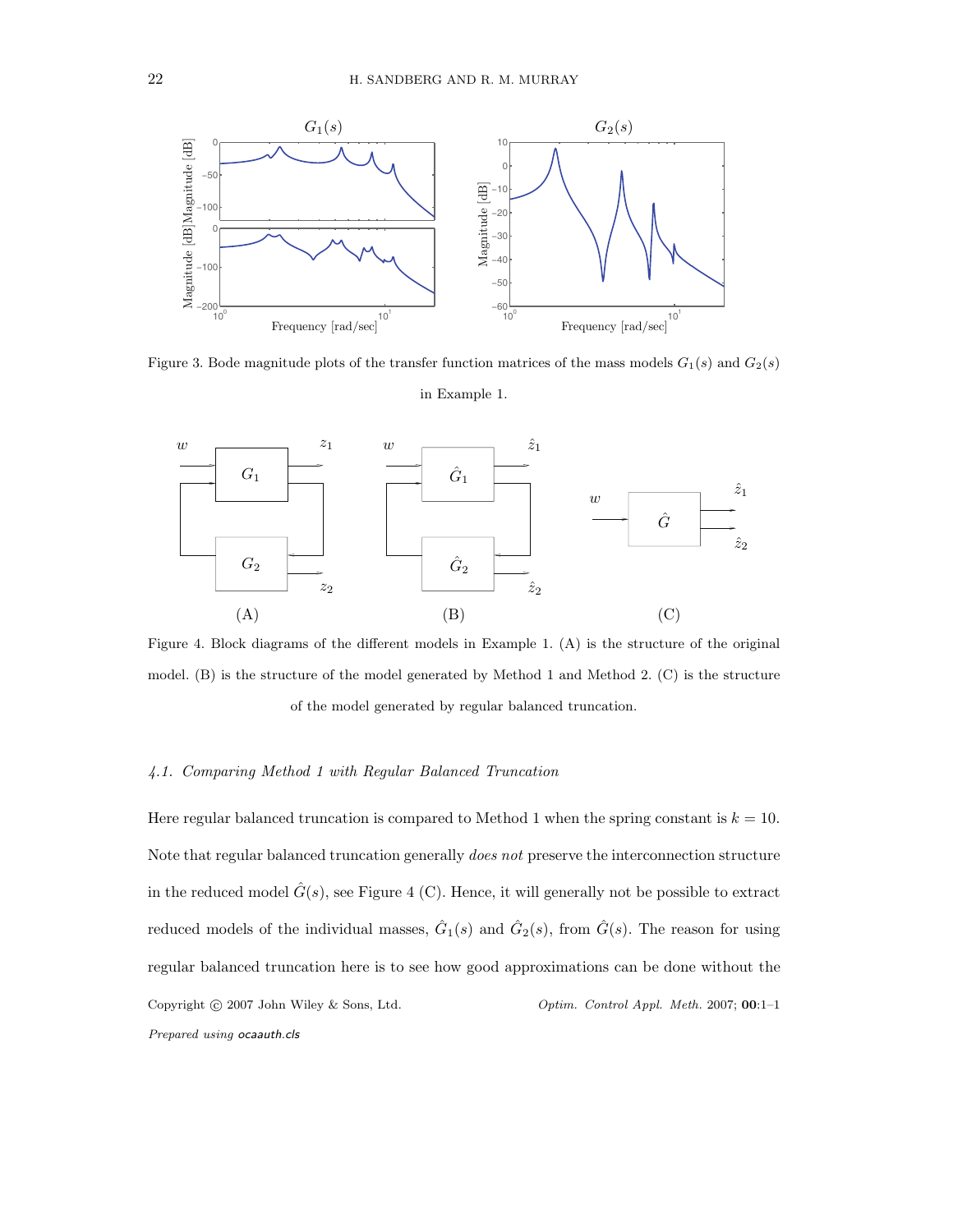

Figure 5. (Left) The structured Hankel singular values of Method 1 for the 18-th order interconnected model  $\mathcal{F}_l(N, G)$  when  $k = 10$ . '◦' belong to  $G_1(s)$ ,  $\{\sigma_{1,k}\}_{k=1}^8$ , and '×' belong to  $G_2(s)$ ,  $\{\sigma_{2,k}\}_{k=1}^{10}$ . (Right) The regular Hankel singular values for the same model. The structured Hankel singular values can be associated with different subsystems, whereas the regular singular values are associated with the entire interconnected system.

structure constraint. Thus it is expected that Method 1 gives a larger approximation error.

In Figure 5, the regular and structured Hankel singular values are plotted. The structured singular values from  $G_1(s)$  and  $G_2(s)$  are plotted together to show the relative importance of states in  $G_1(s)$  and  $G_2(s)$  with respect to the mapping  $w \mapsto z$ . There is a significant drop after 10 singular values in both plots. This indicates that around 10 states are needed to approximate the model (choose  $r \approx 10$ ). In Table I and II in the appendix, the approximation errors of regular balanced truncation and Method 1 are shown for various approximation orders  $r, r_1$ , and  $r_2$ . The orders r,  $r_1$ , and  $r_2$  are reduced in steps of two, since this reduces the number of cases to tabulate.

In Table I, it is seen that the principle in Section 3.2.1 actually picks out the best choices of  $r_1$  and  $r_2$  when the total approximation order  $r = r_1 + r_2$  is fixed and larger or equal to 8. (This is also true if  $r_1$  and  $r_2$  are allowed to be odd numbers.) Remember that the principle Copyright © 2007 John Wiley & Sons, Ltd.  $\qquad \qquad$  Optim. Control Appl. Meth. 2007; 00:1-1 Prepared using ocaauth.cls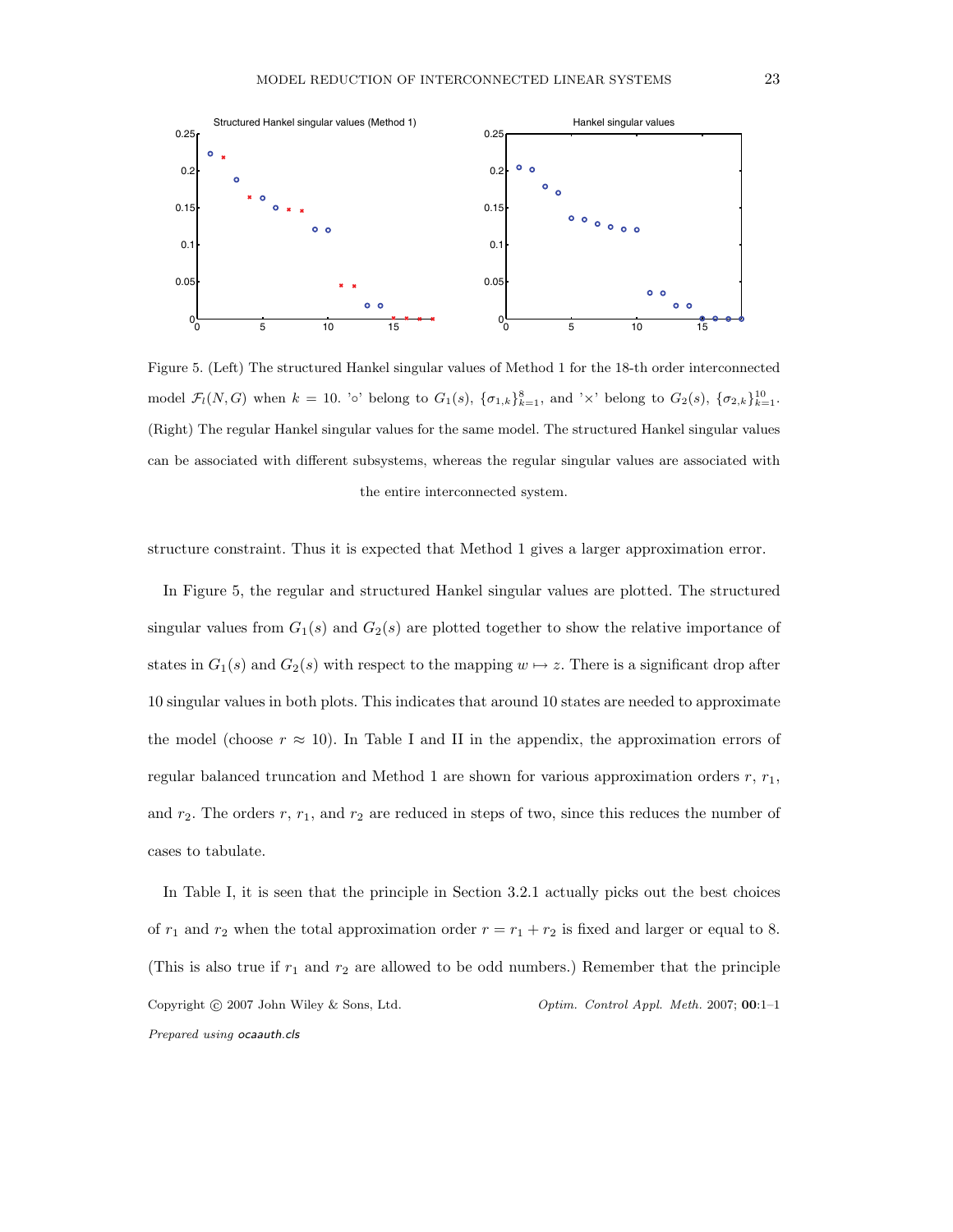simply means that states corresponding to the smallest structured singular values in Figure 5 are truncated. For  $r = r_1 + r_2$  smaller than 8, the approximation error is as least as large as the system norm itself for all choices  $r_1$  and  $r_2$ , and Method 1 does not work. It is also noted that Method 1 gives unstable approximations for  $r_1 = 2$ . In Table II, the approximation errors of Method 1 and regular balanced truncation are compared. As expected, Method 1 always yields a larger approximation error, but around  $r = 10$ , the error is only a factor  $1 - 3$  larger.

In summary, Method 1 works well for the example down to approximation order  $r = 8$ . This corresponds to a reduction of 10 states. The principle in Section 3.2.1 gives the right selection of  $r_1$  and  $r_2$  in these cases. It should be noted that regular balanced truncation yields a relative error of 60% for  $r = 8$ , and unstructured model reduction also does a relatively bad job for  $r\leq 8.$ 

### 4.2. Comparing Method 1 with Method 2

Here Method 1 is compared to Method 2. There must exist structured Gramians for Method 2 to work. This is the case when the spring constant k is less than 0.4. We choose  $k = 0.1$  since this is a factor 100 smaller than in Section 4.1. The structured singular values are shown in Figure 6. The first thing to notice is that when  $k$  decreases from 10 to 0.1 the relative importance of the model  $G_2(s)$  in the mapping  $w \mapsto z$  decreases. This can be seen by comparing the relative size of the structured singular values  $\{\sigma_{2,k}\}_{k=1}^{10}$  and  $\{\sigma_{1,k}\}_{k=1}^8$ .  $\{\sigma_{2,k}\}_{k=1}^{10}$  are smaller in Figure 6 (left) than in Figure 5 (left). This is natural since the interaction between the models has been decreased.

In Table III and IV, the approximation errors are shown for various approximation orders  $r_1$  and  $r_2$ . Notice that the errors of Method 1 and Method 2 are almost identical for all  $r_1$ Copyright © 2007 John Wiley & Sons, Ltd.  $\qquad \qquad$  Optim. Control Appl. Meth. 2007; 00:1-1 Prepared using ocaauth.cls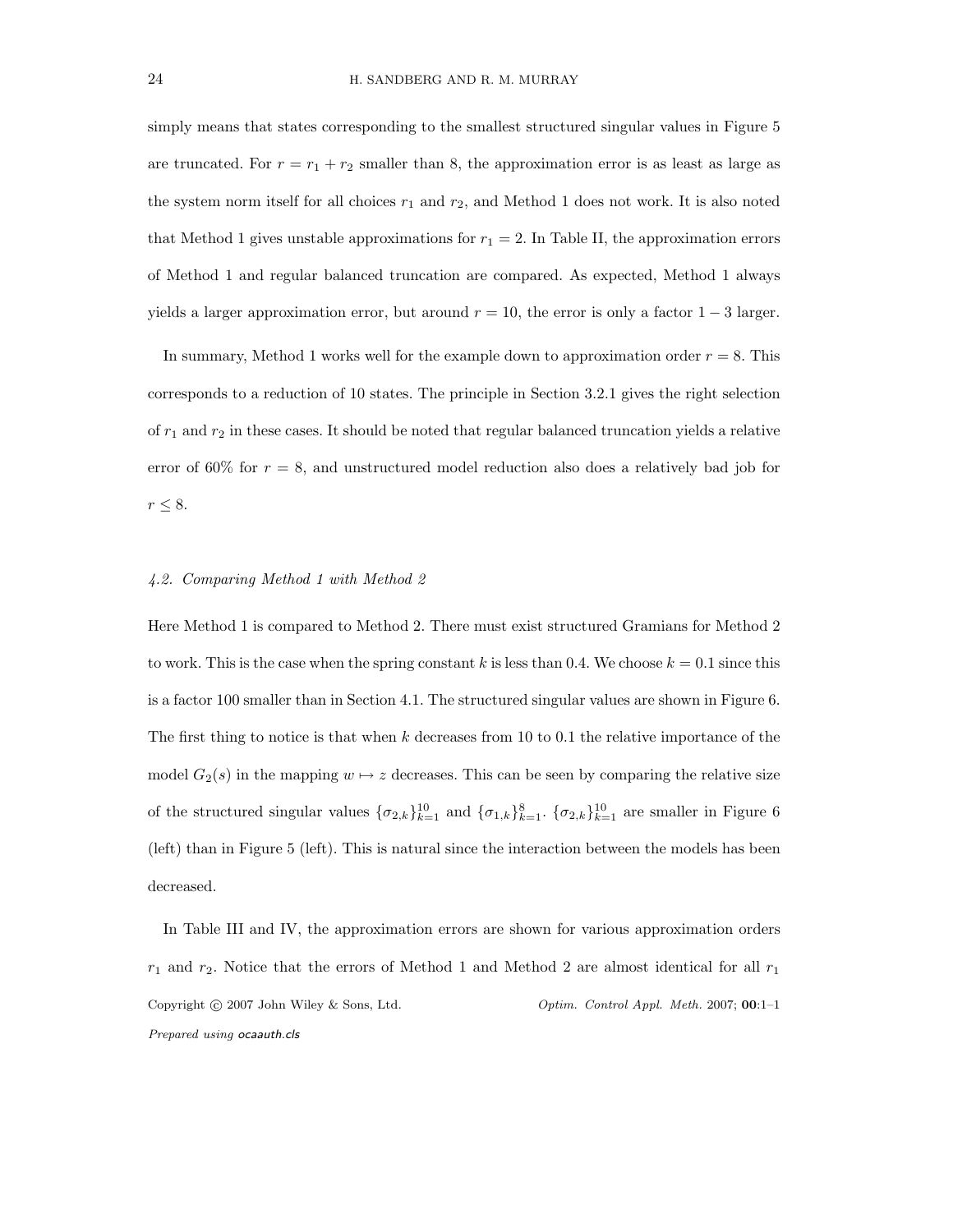

Figure 6. Comparison of structured Hankel singular values for Method 1 and Method 2 when  $k = 0.1$ . 'o' are structured Hankel singular values belonging to  $G_1(s)$ , and ' $\times$ ' are values belonging to  $G_2(s)$ .

and  $r<sub>2</sub>$ . The structured Hankel singular values are slightly different, however, as can be seen in Figure 6. In particular, if the principles in Section 3.2.1 and 3.3.1 are applied, the choices of  $r_1$  and  $r_2$  are different when  $r_1 + r_2 = 10$  and 6. It is seen that the principle works better for Method 1: The principle then gives the best choices of  $r_1$  and  $r_2$  for all cases except when  $r = 8$ . The advantage with Method 2 compared to Method 1 is the existence of the a priori error bound in Theorem 3. The bound is studied in the next section.

In summary, Method 1 and Method 2 give roughly the same approximation errors, but the order selection principle works better for Method 1. Both Method 1 and Method 2 work (relative error less than 100%) for all choices of  $r_1$  and  $r_2$ . Method 2 is theoretically better motivated, but it is only applicable when  $(k \leq 0.4)$ .

### 4.3. Comparing the Error Bounds of Regular Balanced Truncation and Method 2

Here the error bounds in Theorem 3 and [2, 3] are compared. In Table V, the approximation errors and bounds are given for various r, when  $k = 0.1$ . The models for Method 2 are the Copyright © 2007 John Wiley & Sons, Ltd.  $\qquad \qquad$  Optim. Control Appl. Meth. 2007; 00:1-1 Prepared using ocaauth.cls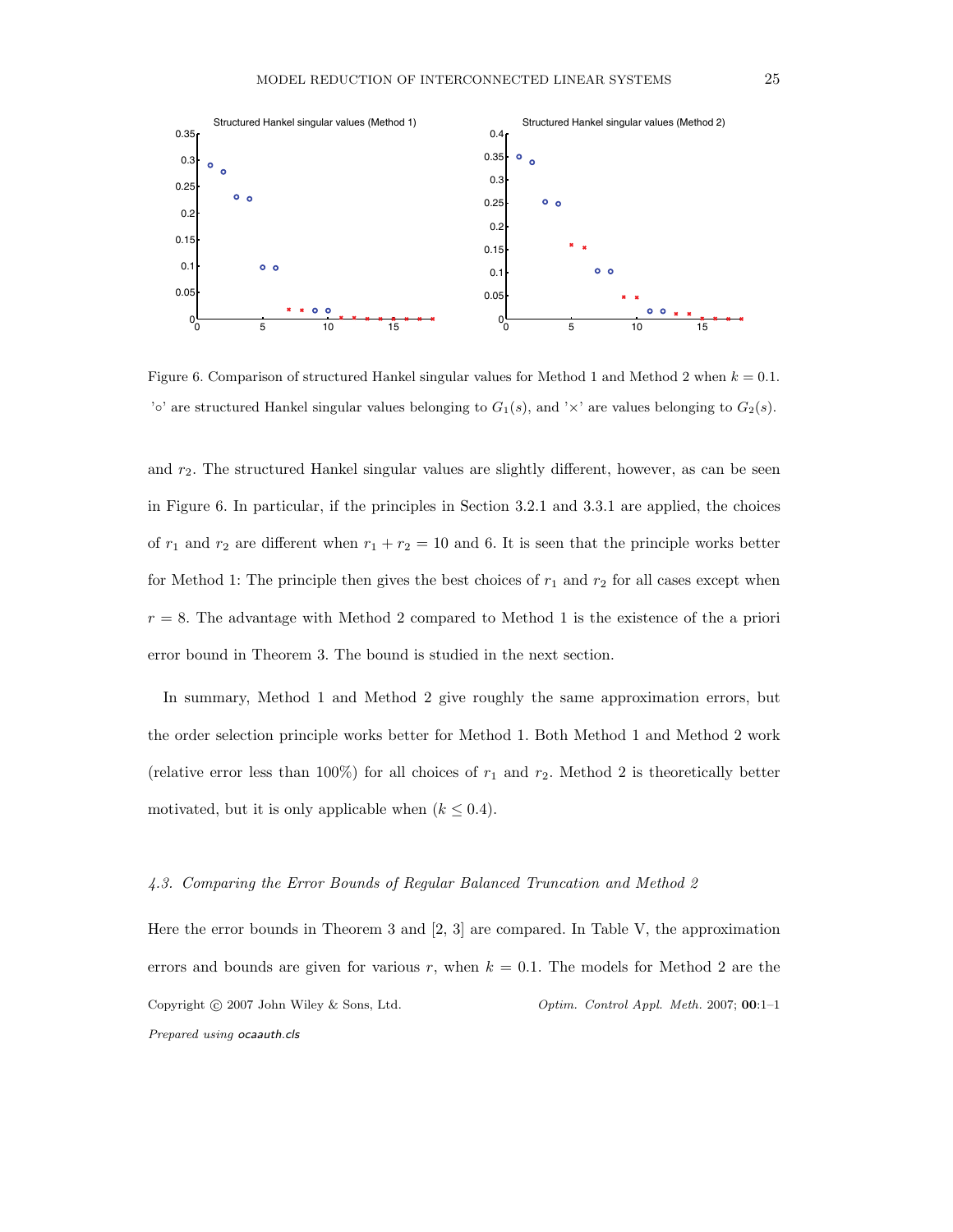same as in Section 4.2.

For regular balanced truncation, the error bound is uniformly a factor 2−5 too conservative. For Method 2, the conservatism depends heavily on the approximation order r. For large  $r$ , the bounds are very conservative. An explanation is that the structured Gramians are obtained by minimization of their trace. The trace criterium tends to emphasize the size of the largest eigenvalues of the Gramians. Hence, this criterium does not value an absolute decrease in the small eigenvalues as much. More elaborate criteria could be considered to fix this, at the expense of higher computational complexity. Since the actual approximation errors become quite small using the trace criterium, we do not consider such fixes here. For  $r$  around 8 (which is a reasonable order for the approximation) the conservatism of the bound for Method 2 is a factor  $3 - 9$ , which is not far worse than the bound for regular balanced truncation.

## 4.4. Summary of Example

Method 1 performs well in both cases  $k = 0.1$  and  $k = 10$ , even though the dynamics is very different. Method 1 is also relatively computationally cheap to use, compared to Method 2, since no convex optimization is needed. The drawback with Method 1 is that there are only weak guarantees on its performance (Theorem 2), and it can even generate unstable approximations, see  $r_1 = 2$  when  $k = 10$ . It is seen that the principle in Section 3.2.1 generally works well. This is helpful since we then do not need to try all possible combinations of  $r_1$  and  $r_2$ . Finally, the error bound Theorem 3 performs reasonably well when the approximation order is not large. Copyright © 2007 John Wiley & Sons, Ltd.  $\qquad \qquad$  Optim. Control Appl. Meth. 2007; 00:1-1 Prepared using ocaauth.cls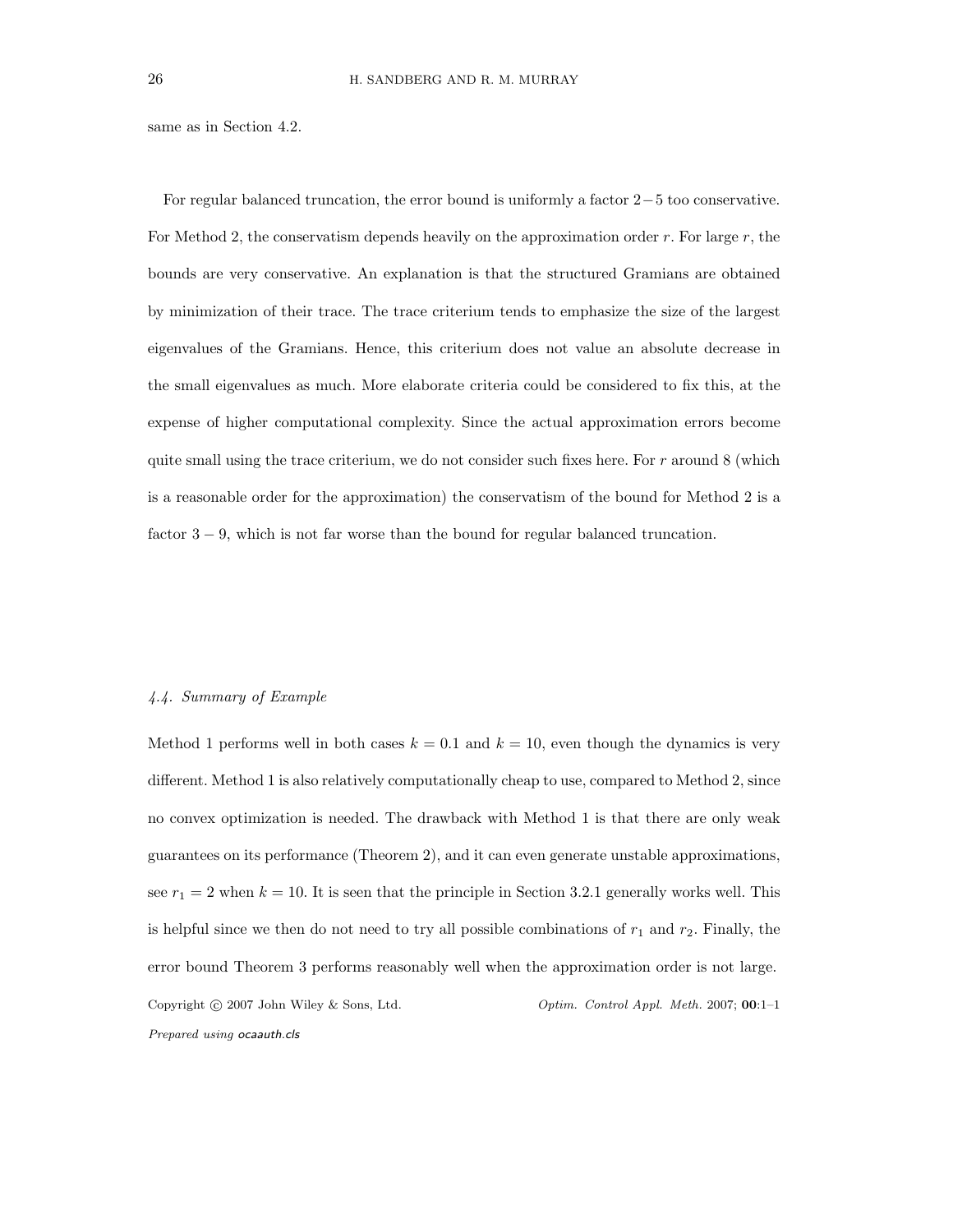# 5. CONCLUSIONS

In this paper, two methods for structure-preserving model reduction of interconnected linear systems have been presented. Both methods are based on ideas from classical balanced truncation. The methods differ from the method in [8, 9] by that they use a more general linear fractional transformation framework, and the second method also uses linear matrix inequalities. Approximation error bounds were derived for the methods. When structured (block-diagonal) Gramians are available, the error bound is an a priori bound. When the Gramians are unstructured, the error bound is only an a posteriori bound. A model of a mechanical device was also presented and the methods were successfully applied to it. In particular, it was shown how the methods pick out relevant modes in the subsystems, based on a global approximation criteria. Both approximation methods are valuable by themselves, but they also form the foundation for the more advanced method presented in [6].

An interesting problem for future work is how to deal with uncertain network models  $N(s)$ . Other interesting problems are structured approximation in gap metrics, and to provide lower error bounds on the approximation error.

#### **REFERENCES**

- 1. R.M. Murray, editor. Control in an Information Rich World Report of the Panel on Future Directions in Control, Dynamics, and Systems. Society for Industrial and Applied Mathematics, Philadelphia, 2003.
- 2. D. Enns. Model reduction with balanced realizations: an error bound and a frequency weighted generalization. In Proceedings of the IEEE Conference on Decision and Control, Las Vegas, Nevada, 1984.
- 3. K. Glover. All optimal Hankel-norm approximations of linear multivariable systems and their  $L_{\infty}$ -error bounds. International Journal of Control, 39:1115–1193, 1984.

Copyright  $\odot$  2007 John Wiley & Sons, Ltd.  $Optim.$  Control Appl. Meth. 2007; 00:1–1 Prepared using ocaauth.cls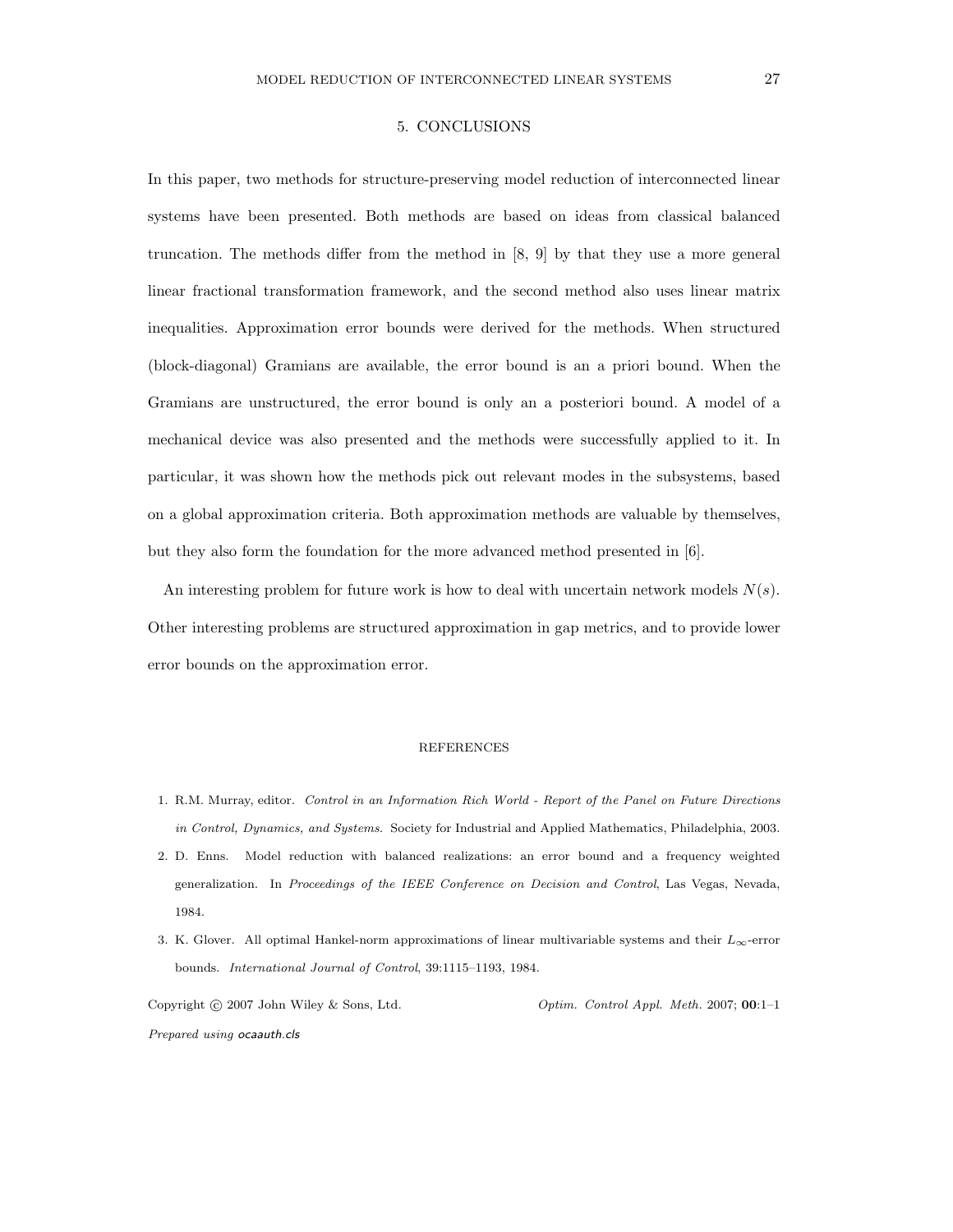- 4. G. Obinata and B.D.O. Anderson. Model Reduction for Control System Design. Springer-Verlag, London, UK, 2001.
- 5. H. Sandberg and R. M. Murray. Frequency-weighted model reduction with applications to structured models. In Proceedings of the 2007 American Control Conference, pages 941–946, New York City, New York, July 2007.
- 6. H. Sandberg and R. M. Murray. Model reduction of networked systems. In In Proccedings of the IFAC World Congess, 2008. To appear. Available from http://www.ee.kth.se/~hsan/ifac.pdf.
- 7. L. Li and F. Paganini. Structured coprime factor model reduction based on LMIs. Automatica, 41(1):145– 151, January 2005.
- 8. A. Vandendorpe and P. Van Dooren. On model reduction of interconnected systems. In Proceedings International Symposium Math. Th. Netw. Syst., Belgium, 2004.
- 9. A. Vandendorpe and P. Van Dooren. Model Order Reduction: Theory, Research Aspects and Applications, chapter Model reduction of interconnected systems. Mathematics in Industry Series. Springer Verlag, 2007.
- 10. G. Schelfhout and B. De Moor. A note on closed-loop balanced truncation. IEEE Transactions on Automatic Control, 41:1498–1500, 1996.
- 11. C. Beck, J.C. Doyle, and K. Glover. Model reduction of multidimensional and uncertain systems. IEEE Transactions on Automatic Control, 41(10):1466–1477, October 1996.
- 12. K. Zhou, C. D'Souza, and J.R. Cloutier. Structurally balanced controller order reduction with guaranteed closed loop performance. Systems and Control Letters, 24:235–242, 1995.
- 13. K. Zhou, J.C. Doyle, and K. Glover. Robust and Optimal Control. Prentice Hall, Upper Saddle River, New Jersey, 1996.
- 14. G.E. Dullerud and F. Paganini. A course in robust control theory a convex approach. Springer-Verlag, 2000.
- 15. B.C. Moore. Principal component analysis in linear systems: controllability, observability, and model reduction. IEEE Transactions on Automatic Control, 26(1):17–32, February 1981.
- 16. H. Sandberg and A. Rantzer. Balanced truncation of linear time-varying systems. IEEE Transactions on Automatic Control, 49(2):217–229, February 2004.
- 17. M. Green and D.J.N. Limebeer. Linear robust control. Information and system sciences series. Prentice Hall, Englewood Cliffs, New Jersey, 1995.
- 18. J.F. Sturm. Using SeDuMi 1.02, a MATLAB toolbox for optimization over symmetric cones. Optimization Methods and Software, 11–12:625–653, 1999. Available from

Copyright © 2007 John Wiley & Sons, Ltd.  $\qquad \qquad \qquad$  Optim. Control Appl. Meth. 2007; 00:1–1 Prepared using ocaauth.cls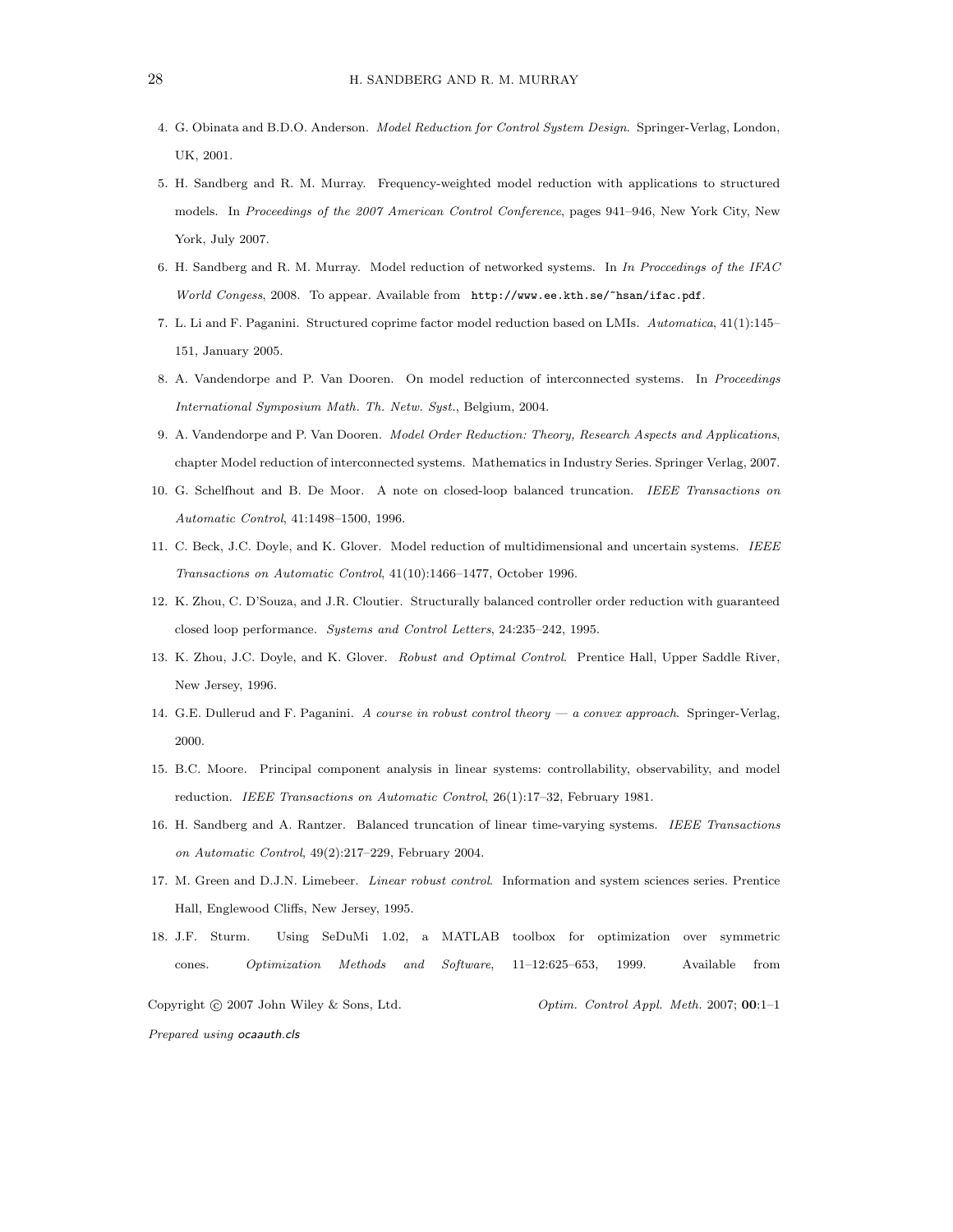http://fewcal.kub.nl/sturm/software/sedumi.html.

19. P. Bendotti and C.L. Beck. On the role of LFT model reduction methods in robust controller synthesis for a pressurized water reactor. IEEE Transactions on Control Systems Technology, 7(2):248–257, March 1999.

### APPENDIX

#### A. Approximation Errors in Example

Table I. The approximation error  $\|\mathcal{F}_l(N, G) - \mathcal{F}_l(N, \hat{G})\|_{\infty}$ , where  $\hat{G}$  is computed with Method 1, and  $k = 10$ . The orders of  $\hat{G}_1$  and  $\hat{G}_2$  are  $r_1$  and  $r_2$ , respectively. The boxed values represent the choices of  $r_1$  and  $r_2$  using the policy in Section 3.2.1. The norm of the system is  $\|\mathcal{F}_l(N, G)\|_{\infty} = 0.4016$ .

| $r_2 \setminus r_1$ | 8                                         | 6                                                                                                           | 4                                                                                                     | $\mathcal{D}$ | $\theta$                                       |
|---------------------|-------------------------------------------|-------------------------------------------------------------------------------------------------------------|-------------------------------------------------------------------------------------------------------|---------------|------------------------------------------------|
| 10                  | $0.00\vert$                               | $3.58 \cdot 10^{-2}$ $2.40 \cdot 10^{-1}$ $\infty$ $4.02 \cdot 10^{-1}$                                     |                                                                                                       |               |                                                |
| 8                   |                                           | $\left  1.23 \cdot 10^{-5} \right $ $3.58 \cdot 10^{-2}$ $2.40 \cdot 10^{-1}$ $\infty$ $4.02 \cdot 10^{-1}$ |                                                                                                       |               |                                                |
| $\,6$               |                                           | $ 7.63 \cdot 10^{-3} $ $ 3.58 \cdot 10^{-2} $ $2.40 \cdot 10^{-1}$ $\infty$ $4.02 \cdot 10^{-1}$            |                                                                                                       |               |                                                |
| $\overline{4}$      | $2.08 \cdot 10^{-1}$                      |                                                                                                             | $\left  2.07 \cdot 10^{-1} \right $ $\left  3.28 \cdot 10^{-1} \right $ $\infty$ $4.02 \cdot 10^{-1}$ |               |                                                |
| $\overline{2}$      | $3.99 \cdot 10^{-1}$ $3.98 \cdot 10^{-1}$ |                                                                                                             | $ 4.20 \cdot 10^{-1} $                                                                                |               | $\boxed{\infty}$ 4.02 $\cdot$ 10 <sup>-1</sup> |
| $\theta$            | $4.84 \cdot 10^{-1}$                      | $4.82 \cdot 10^{-1}$                                                                                        | $4.40 \cdot 10^{-1}$                                                                                  | $\infty$      | $ 4.02 \cdot 10^{-1} $                         |

Copyright © 2007 John Wiley & Sons, Ltd.  $\qquad \qquad \qquad$  Optim. Control Appl. Meth. 2007; 00:1-1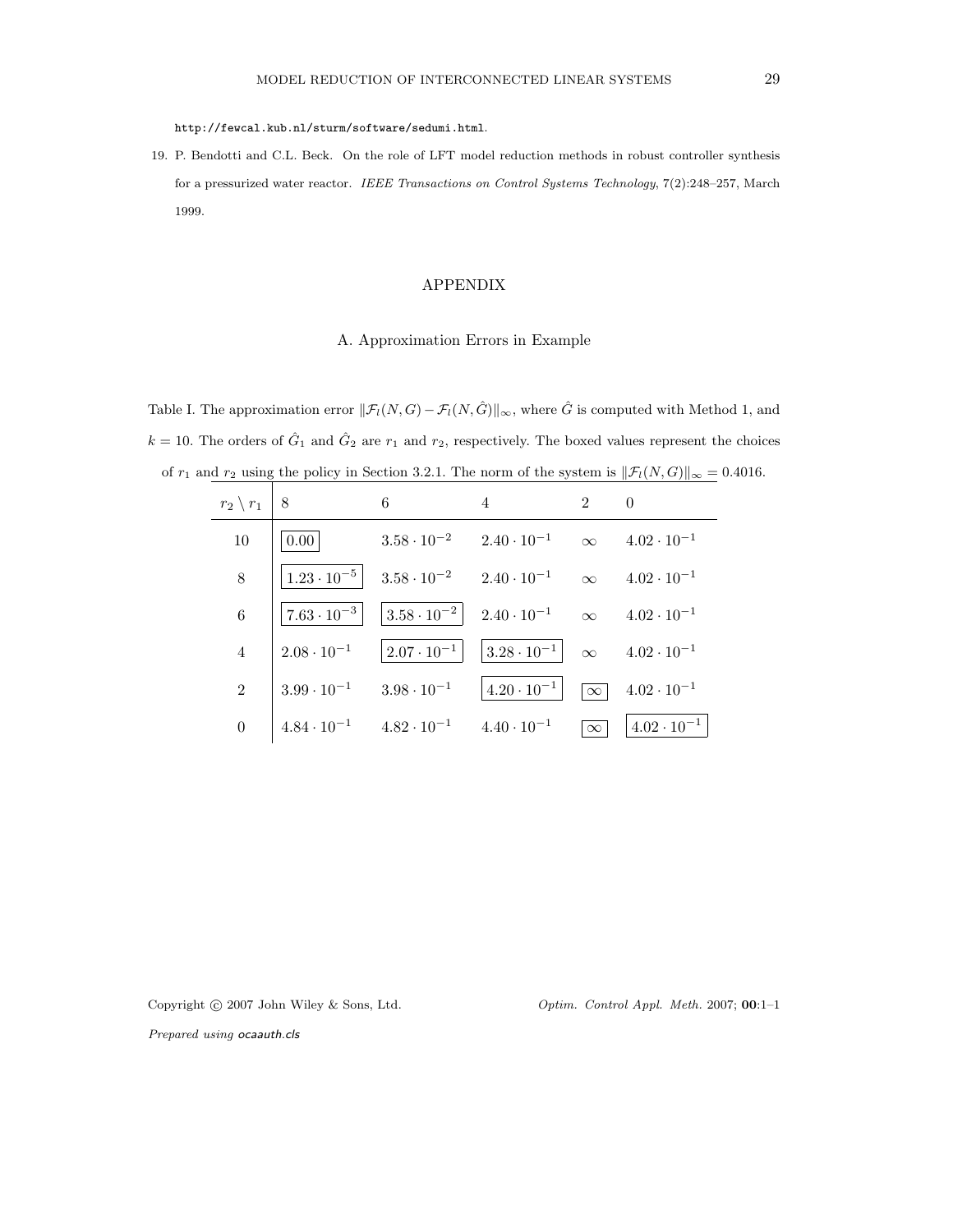Table II. The approximation error  $\|\mathcal{F}_l(N,G) - \hat{G}\|_{\infty}$ , where  $\hat{G}$  is an unstructured approximation computed with regular balanced truncation with order  $r$ , when  $k = 10$ . The boxed values from Table I

| $\boldsymbol{r}$ |                                           | Reg. error Method 1 error Ratio |                     |
|------------------|-------------------------------------------|---------------------------------|---------------------|
| 18               | 0.00                                      | 0.00                            |                     |
| 16               | $6.75 \cdot 10^{-7}$                      | $1.23 \cdot 10^{-5}$            | $1.81 \cdot 10^{1}$ |
| 14               | $1.12 \cdot 10^{-3}$ $7.63 \cdot 10^{-3}$ |                                 | 6.80                |
| 12               | $3.58 \cdot 10^{-2}$ $3.58 \cdot 10^{-2}$ |                                 | 1.00                |
| 10               | $7.00 \cdot 10^{-2}$ $2.07 \cdot 10^{-1}$ |                                 | 2.95                |
| $8\,$            | $2.42 \cdot 10^{-1}$ $3.28 \cdot 10^{-1}$ |                                 | 1.36                |
| 6                | $2.57 \cdot 10^{-1}$ $4.20 \cdot 10^{-1}$ |                                 | 1.63                |
| $\overline{4}$   | $2.65 \cdot 10^{-1}$                      | $\infty$                        | $\infty$            |
| $\overline{2}$   | $3.48 \cdot 10^{-1}$                      | $\infty$                        | $\infty$            |
| $\boldsymbol{0}$ | $4.02 \cdot 10^{-1}$                      | $4.02 \cdot 10^{-1}$            | 1.00                |

are also shown for comparison, together with the ratio of the actual errors.

Copyright © 2007 John Wiley & Sons, Ltd. Optim. Control Appl. Meth. 2007; 00:1-1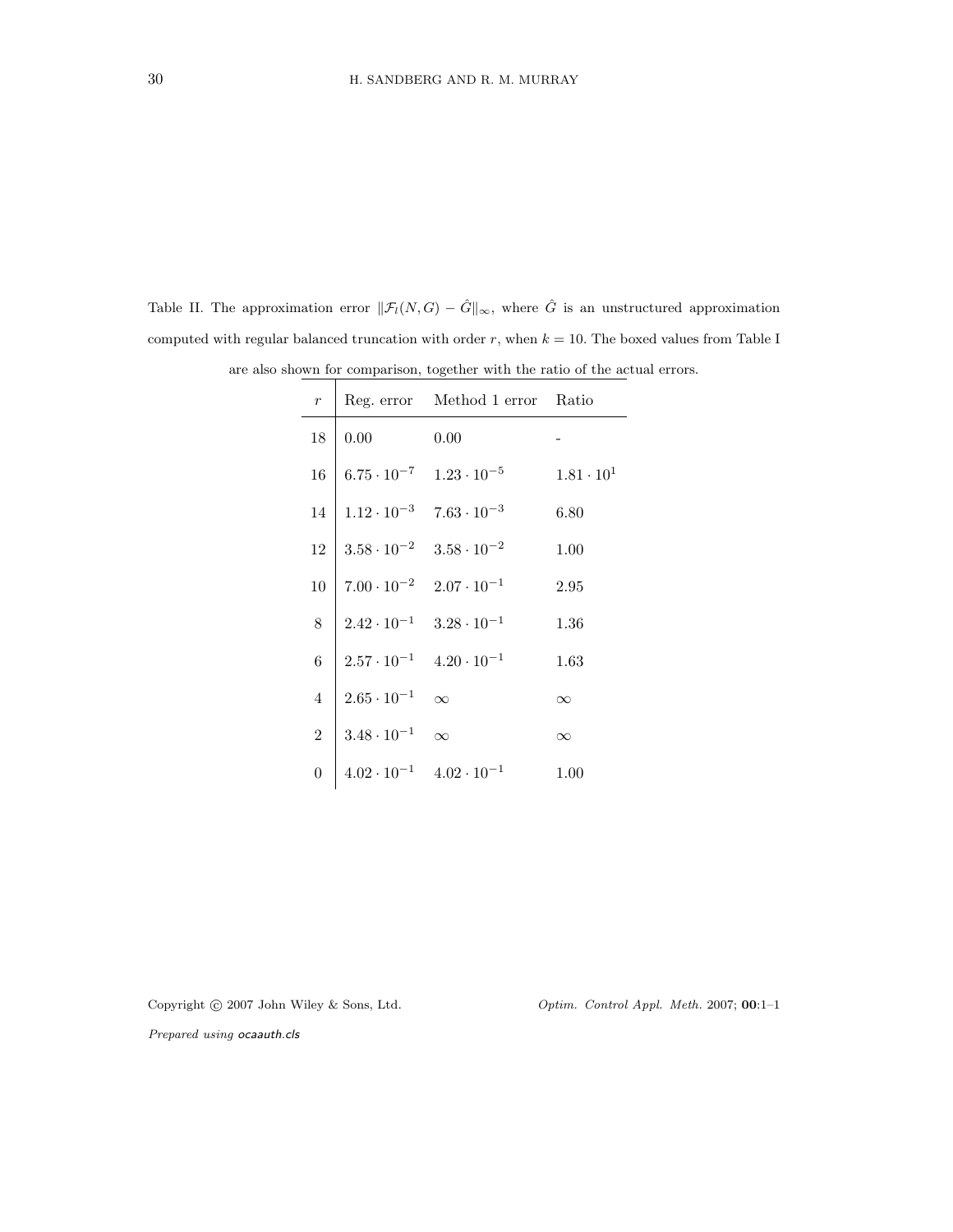Table III. The approximation error  $\|\mathcal{F}_l(N,G)-\mathcal{F}_l(N,\hat G)\|_{\infty}$ , where  $\hat G$  is computed with Method 1, and  $k = 0.1$ . The orders of  $\hat{G}_1$  and  $\hat{G}_2$  are  $r_1$  and  $r_2$ , respectively. The boxed values represent the choices of  $r_1$  and  $r_2$  using the policy in Section 3.2.1. The norm of the system is  $\|\mathcal{F}_l(N, G)\|_{\infty} = 0.5663$ .

| $r_2 \setminus r_1$ | 8                    | 6                                         | 4                                                                                            | $\overline{2}$                            | $\theta$               |
|---------------------|----------------------|-------------------------------------------|----------------------------------------------------------------------------------------------|-------------------------------------------|------------------------|
| 10                  | $0.00\,$             | $3.18 \cdot 10^{-2}$                      |                                                                                              | $1.94 \cdot 10^{-1}$ $4.56 \cdot 10^{-1}$ | $5.66 \cdot 10^{-1}$   |
| 8                   | $2.71 \cdot 10^{-8}$ | $3.18 \cdot 10^{-2}$                      | $1.94 \cdot 10^{-1}$                                                                         | $4.56 \cdot 10^{-1}$                      | $5.66 \cdot 10^{-1}$   |
| $6\phantom{.}6$     | $1.02 \cdot 10^{-5}$ | $3.18 \cdot 10^{-2}$ $1.94 \cdot 10^{-1}$ |                                                                                              | $4.56 \cdot 10^{-1}$                      | $5.66 \cdot 10^{-1}$   |
| $\overline{4}$      | $3.50 \cdot 10^{-4}$ | $3.18 \cdot 10^{-2}$ $1.94 \cdot 10^{-1}$ |                                                                                              | $4.56 \cdot 10^{-1}$                      | $5.66 \cdot 10^{-1}$   |
| 2                   | $3.41 \cdot 10^{-3}$ |                                           | $\begin{vmatrix} 3.18 \cdot 10^{-2} \end{vmatrix}$ $1.94 \cdot 10^{-1}$ $4.56 \cdot 10^{-1}$ |                                           | $5.66 \cdot 10^{-1}$   |
| $\theta$            | $2.59 \cdot 10^{-2}$ | $ 3.18 \cdot 10^{-2} $                    | $\vert 1.94 \cdot 10^{-1} \vert$ $\vert 4.56 \cdot 10^{-1} \vert$                            |                                           | $ 5.66 \cdot 10^{-1} $ |

Table IV. The approximation error  $\|\mathcal{F}_l(N, G) - \mathcal{F}_l(N, \hat{G})\|_{\infty}$ , where  $\hat{G}$  is computed with Method 2, and  $k = 0.1$ . The orders of  $\hat{G}_1$  and  $\hat{G}_2$  are  $r_1$  and  $r_2$ , respectively. The boxed values represent the choices of  $r_1$  and  $r_2$  using the policy in Section 3.3.1. The norm of the system is  $\|\mathcal{F}_l(N, G)\|_{\infty} = 0.5663$ .

| $r_2 \setminus r_1$ | 8                    | 6                                         | 4                                                                | $\overline{2}$         | $\Omega$               |
|---------------------|----------------------|-------------------------------------------|------------------------------------------------------------------|------------------------|------------------------|
| 10                  | $0.00\,$             | $3.18 \cdot 10^{-2}$                      | $1.94 \cdot 10^{-1}$                                             | $4.57 \cdot 10^{-1}$   | $5.66 \cdot 10^{-1}$   |
| $8\,$               | $6.19 \cdot 10^{-8}$ | $3.18 \cdot 10^{-2}$                      | $1.94 \cdot 10^{-1}$                                             | $4.57 \cdot 10^{-1}$   | $5.66 \cdot 10^{-1}$   |
| 6                   | $1.00 \cdot 10^{-5}$ | $3.18 \cdot 10^{-2}$ $1.94 \cdot 10^{-1}$ |                                                                  | $4.57 \cdot 10^{-1}$   | $5.66 \cdot 10^{-1}$   |
| $\overline{4}$      | $3.50 \cdot 10^{-4}$ |                                           | $ 3.18 \cdot 10^{-2} $ $1.94 \cdot 10^{-1}$ $4.57 \cdot 10^{-1}$ |                        | $5.66 \cdot 10^{-1}$   |
| 2                   | $3.41 \cdot 10^{-3}$ | $ 3.18 \cdot 10^{-2} $                    | $ 1.94 \cdot 10^{-1} $ 4.57 $\cdot 10^{-1}$                      |                        | $5.66 \cdot 10^{-1}$   |
| $\theta$            | $2.59 \cdot 10^{-2}$ | $3.18 \cdot 10^{-2}$                      | $ 1.94 \cdot 10^{-1} $                                           | $ 4.57 \cdot 10^{-1} $ | $ 5.66 \cdot 10^{-1} $ |

Copyright © 2007 John Wiley & Sons, Ltd.  $\qquad \qquad \qquad$  Optim. Control Appl. Meth. 2007; 00:1-1